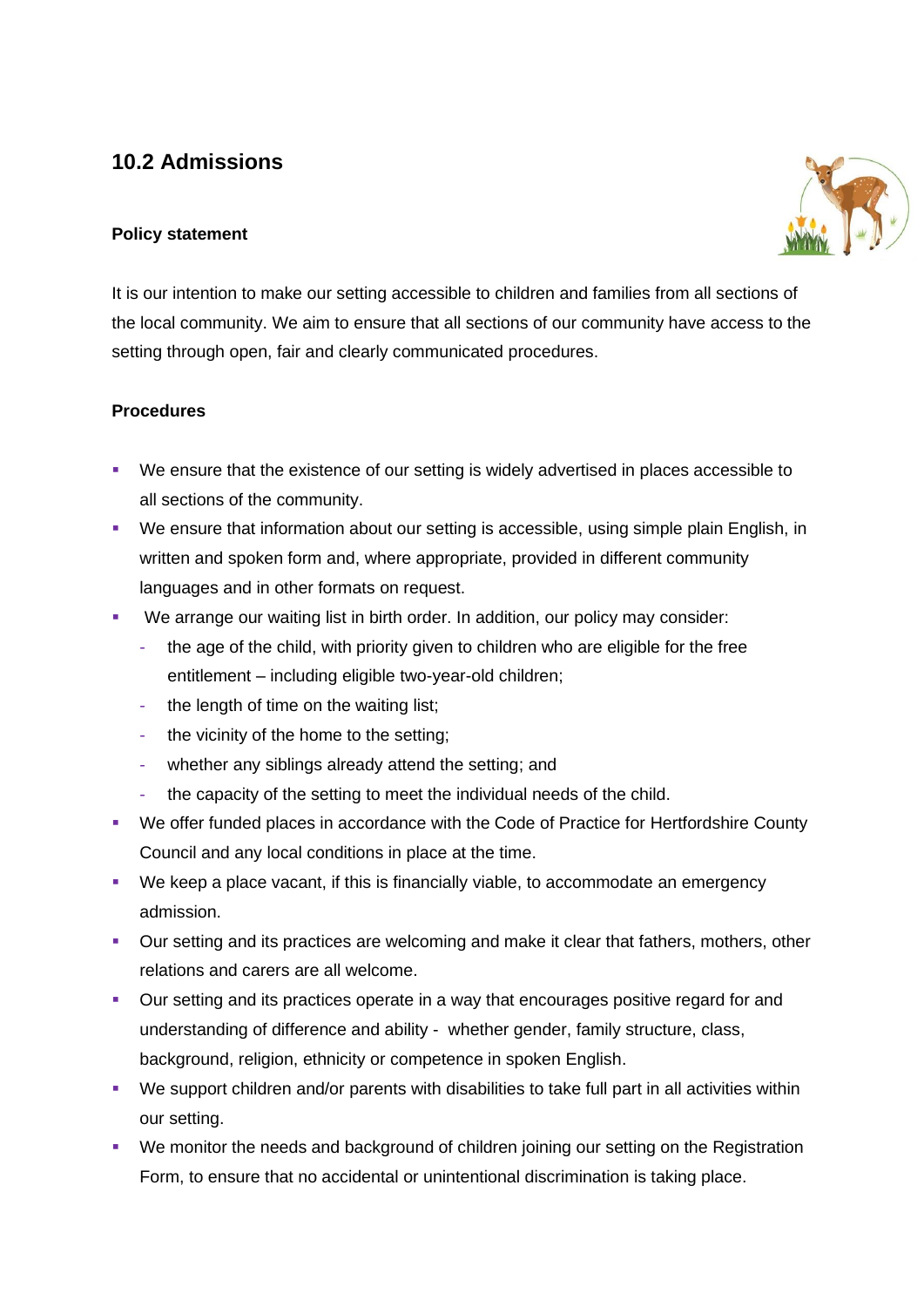- We share and widely promote our Valuing Diversity and Promoting Equality Policy.
- We consult with families about the opening times of our setting to ensure that we accommodate a broad range of families' needs.
- We are flexible about attendance patterns to accommodate the needs of individual children and families, providing these do not disrupt the pattern of continuity in the setting that provides stability for all the children.
- **EXECT** Failure to comply with the terms and conditions may ultimately result in the provision of a place being withdrawn.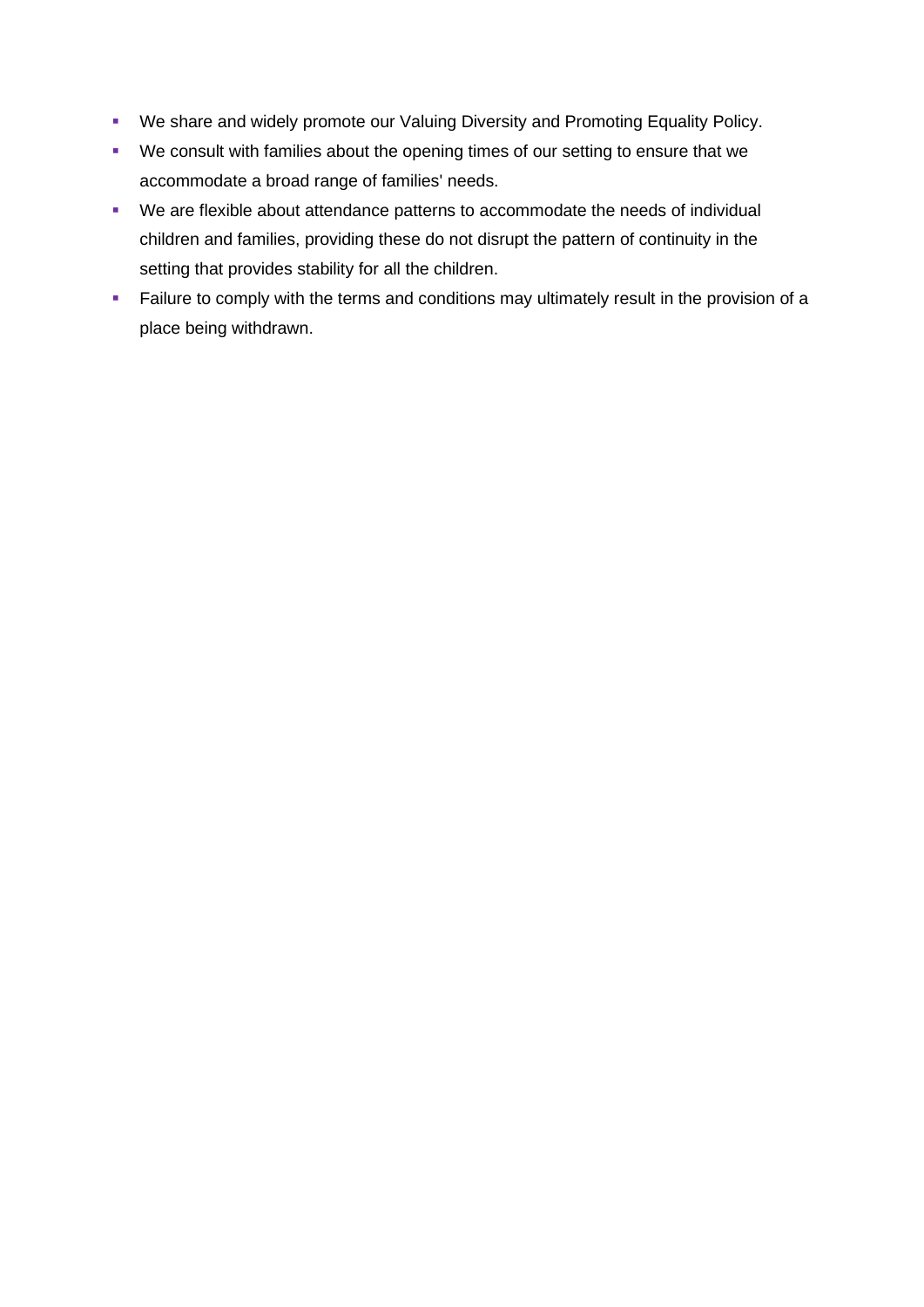## **10.5 Parental involvement**

## **Policy statement**



We believe that children benefit most from early years education and care when parents and settings work together in partnership.

Our aim is to support parents as their children's first and most important educators by involving them in their children's education and in the full life of our setting. We also aim to support parents in their own continuing education and personal development.

Some parents are less well represented in early years settings; these include fathers, parents who live apart from their children, but who still play a part in their lives, as well as working parents. In carrying out the following procedures, we will ensure that all parents are included.

When we refer to 'parents', we mean both mothers and fathers; these include both natural or birth parents, as well as step-parents and parents who do not live with their children but have contact with them and play a part in their lives. 'Parents' also includes same sex parents, as well as foster parents.

The Children Act (1989) defines *parental responsibility* as *'all the rights, duties, powers, responsibilities and authority which by law a parent of a child has in relation to the child and his property'*. (For a full explanation of who has parental responsibility, refer to the Preschool Learning Alliance publication *Safeguarding Children*.)

#### **Procedures**

**•** Parents are made to feel welcome in our setting; they are greeted appropriately, there is adult seating and provision for refreshment.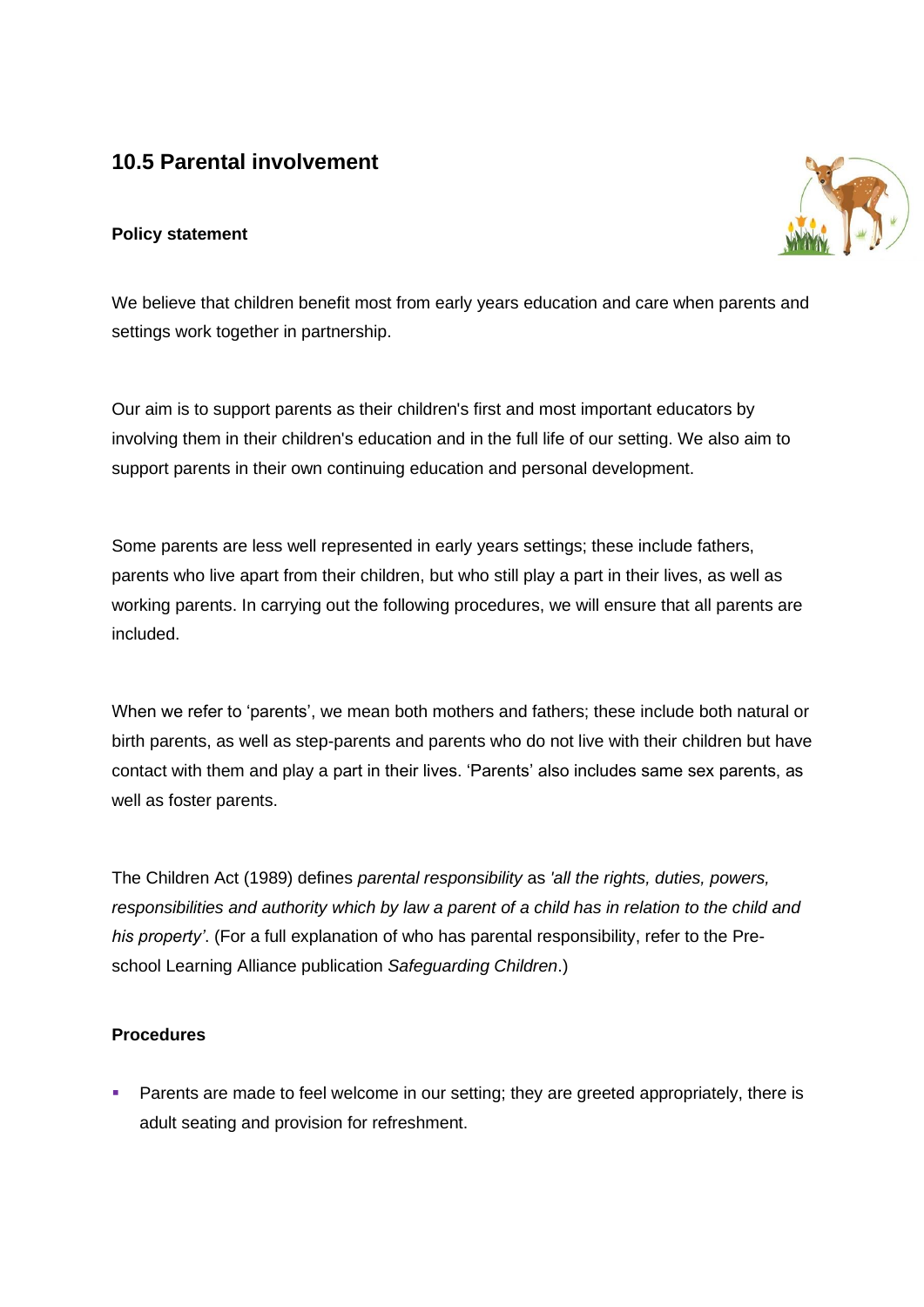- We have a means to ensure all parents are included that may mean that we have different strategies for involving fathers, or parents who work or live apart from their children.
- We make every effort to accommodate parents who have a disability or impairment.
- We consult with all parents to find out what works best for them.
- We ensure on-going dialogue with parents to improve our knowledge of the needs of their children and to support their families.
- We inform all parents about how the setting is run and its policies, through access to written information, including our Safeguarding *Children and Child Protection* policy and our responsibilities under the Prevent Duty, and through regular informal communication. We check to ensure parents understand the information that is given to them.
- **·** Information about a child and his or her family is kept confidential within our setting. We provide you with a privacy notice that details how and why we process your personal information. The exception to this is where there is causing to believe that a child may be suffering, or is likely to suffer, significant harm, or where there are concerns regarding child's development that need to be shared with another agency. We will seek parental permission unless there are reasons not to to protect the safety of the child. Reference is made to our Information Sharing Policy on seeking consent for disclosure.
- We seek specific parental consent to administer medication, take a child for emergency treatment, take a child on an outing and take photographs for the purposes of record keeping.
- **•** The expectations that we make on parents are made clear at the point of registration.
- We make clear our expectation that parents will participate in settling their child at the commencement of a place according to an agreed plan.
- We seek parents' views regarding changes in the delivery of our service.
- **Parents are actively encouraged to participate in decision making processes according** to the structure in place within our setting.
- We encourage parents to become involved in the social and cultural life of the setting and actively contribute to it.
- **•** As far as possible our service is provided in a flexible way to meet the needs of parents without compromising the needs of children.
- We provide sufficient opportunity for parents to share necessary information with staff and this is recorded and stored to protect confidentiality.
- Our key persons meet regularly with parents to discuss their child's progress and to share concerns if they arise.
- Where applicable, our key persons work with parents to carry out an agreed plan to support special educational needs.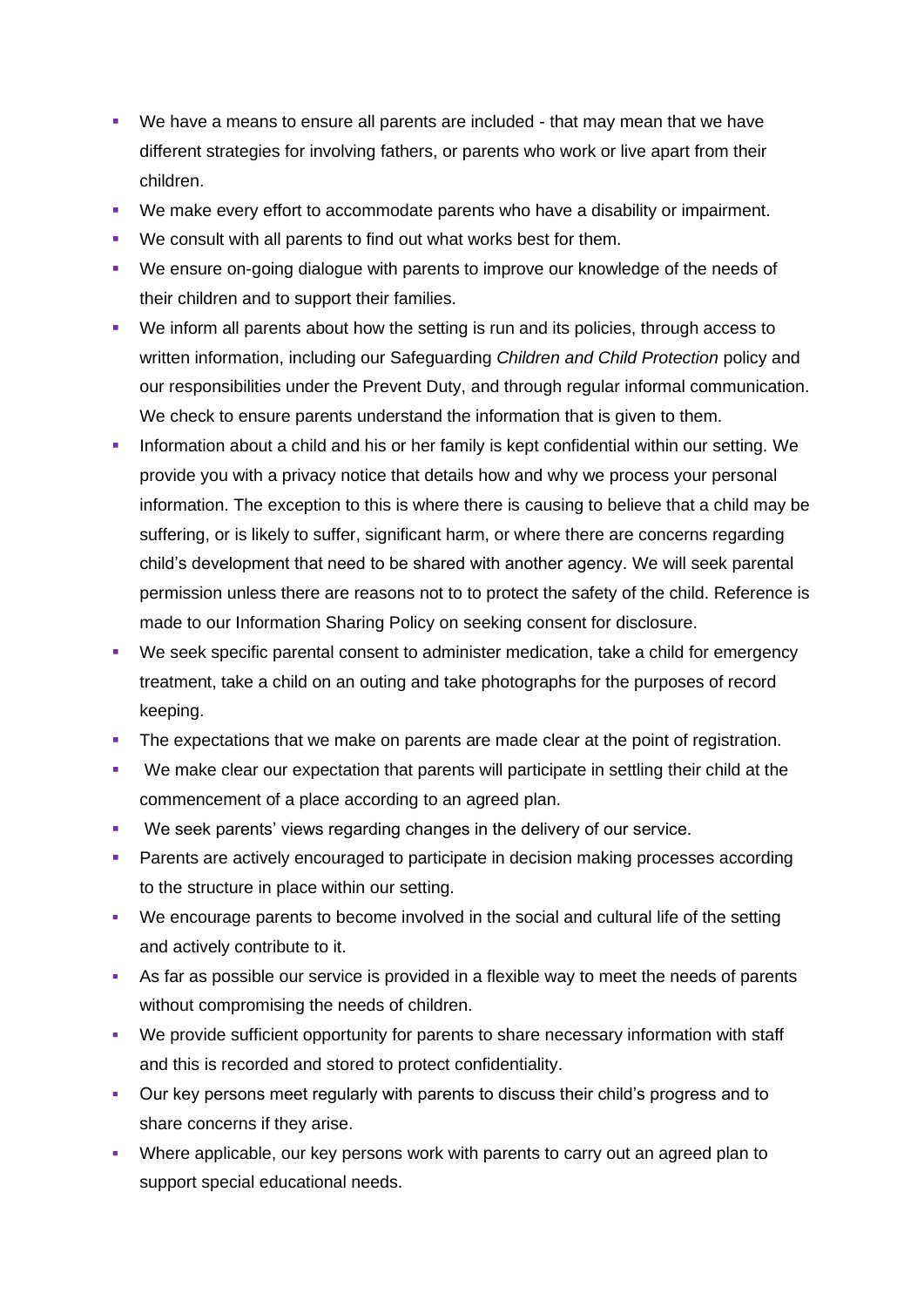- Where applicable, our key persons work with parents to carry out any agreed tasks where a Protection Plan is in place for a child.
- We involve parents in the shared record keeping about their children either formally or informally – and ensure parents have access to their children's written developmental records.
- We provide opportunities for parents to contribute their own skills, knowledge and interests to the activities of the setting.
- We support families to be involved in activities that promote their own learning and wellbeing; informing parents about relevant conferences, workshops and training.
- We consult with parents about the times of meetings to avoid excluding anyone.
- We provide information about opportunities to be involved in the setting in ways that are accessible to parents with basic skills needs, or those for whom English is an additional language; making every effort to provide an interpreter for parents who speak a language other than English and to provide translated written materials.
- We hold meetings in venues that are accessible and appropriate for all.
- We welcome the contributions of parents, in whatever form these may take.
- We inform all parents of the systems for registering queries, complaints or suggestions and we check to ensure these are understood. All parents have access to our written complaints procedure.
- We provide opportunities for parents to learn about the curriculum offered in the setting and about young children's learning, in the setting and at home. There are opportunities for parents to take active roles in supporting their child's learning in the setting: informally through helping or taking part in activities with their child, or through structured projects engaging parents and staff in learning about children's learning.

In compliance with the Safeguarding and Welfare Requirements, the following documentation is also in place at our setting:

- Admissions Policy.
- Complaints procedure.
- Record of complaints.

Developmental records of children.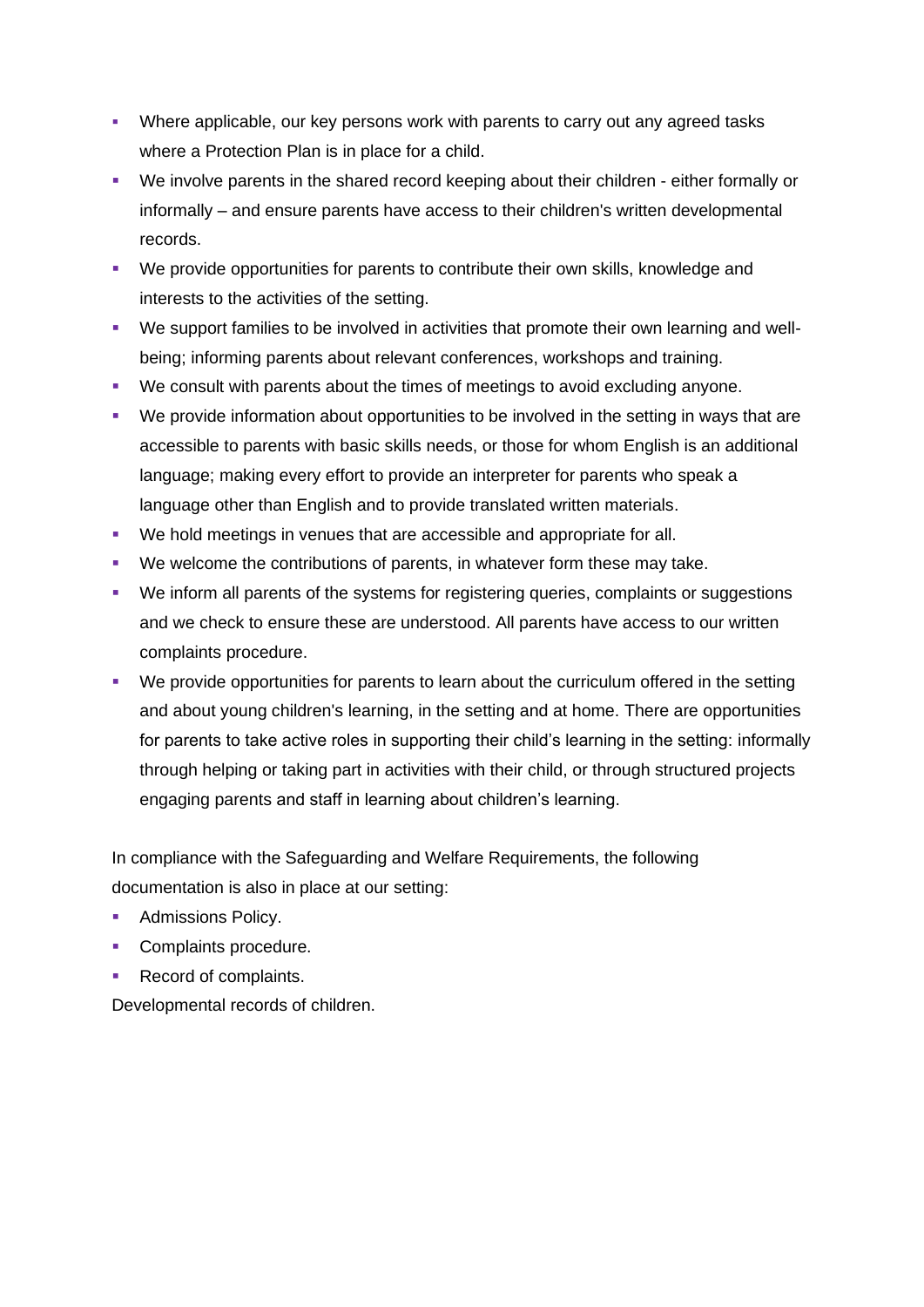# **10.6 Children's records**

## **Policy statement**



We have record keeping systems in place that meet legal requirements; the means we use to store and share that information takes place within the framework of the General Data Protection Regulations (GDPR) (2018) and the Human Rights Act (1998).

This policy and procedure should be read alongside our Privacy Notice, Confidentiality and Client Access to Records Policy and our Information Sharing Policy.

## **Procedures**

If a child attends another setting, we establish a regular two-way flow of appropriate information with parents and other providers. Where appropriate, we will incorporate comments from other providers, as well as parents and/or carers into the child's records.

We keep two kinds of records on children attending our setting:

## *Developmental records*

- **•** These include observations of children in the setting, photographs, video clips and samples of their work and summary developmental reports.
- **These are usually kept in the locked storage cupboard and can be accessed, and** contributed to, by our staff, the child and the child's parents.

## *Personal records*

These may include the following (as applicable):

- Personal details including the child's registration form and any consent forms.
- Contractual matters including a copy of the signed parent contract, the child's days and times of attendance, a record of the child's fees, any fee reminders or records of disputes about fees.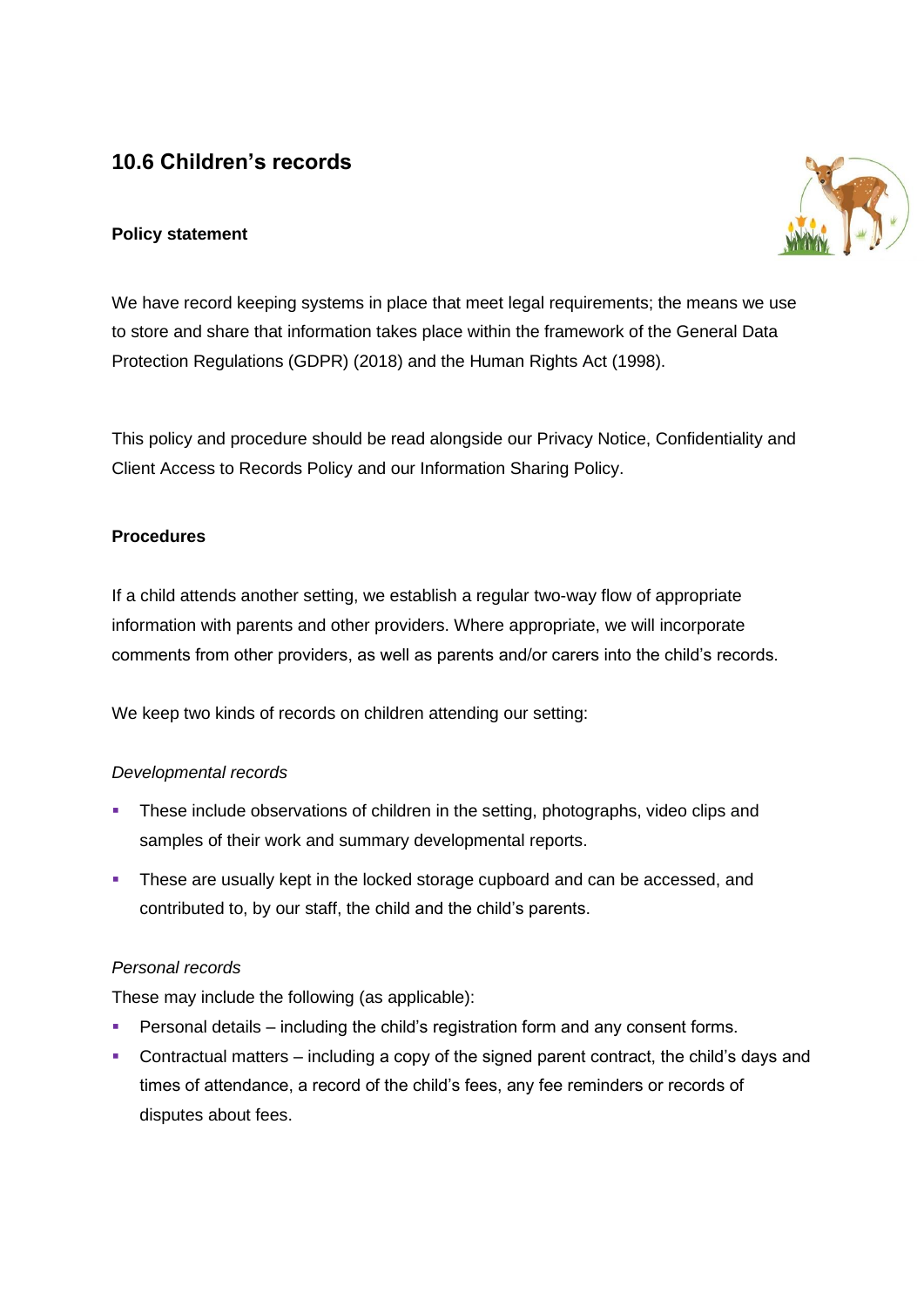- Child's development, health and well-being including a summary only of the child's EYFS profile report, a record of discussions about every day matters about the child's development health and well-bring with the parent.
- **Early Support** including any additional focussed intervention provided by our setting (e.g. support for behaviour, language or development that needs a SEN action plan) and records of any meetings held.
- Welfare and child protection concerns including records of all welfare and protection concerns, and our resulting action, meetings and telephone conversations about the child, an Education, Health and Care Plan and any information regarding a Looked After Child.
- Correspondence and Reports including a copy of the child's 2-Year-Old Progress Check (as applicable), all letters and emails to and from other agencies and any confidential reports from other agencies.
- **•** These confidential records are stored in a lockable file or cabinet, which is always locked when not in use and which our manager keeps secure in an office or other suitably safe place.
- We read any correspondence in relation to a child, note any actions and file it immediately
- We ensure that access to children's files is restricted to those authorised to see them and make entries in them, this being our manager, deputy or designated person for child protection, the child's key person, or other staff as authorised by our manager.
- We may be required to hand children's personal files to Ofsted as part of an inspection or investigation process; or to local authority staff conducting a S11 audit, as long as authorisation is seen. We ensure that children's personal files are not handed over to anyone else to look at.
- **Parents have access, in accordance with our Privacy Notice, Confidentiality and Client** Access to Records Policy, to the files and records of their own children, but do not have access to information about any other child.
- Our staff will not discuss personal information given by parents with other members of staff, except where it affects planning for the child's needs. Our staff induction programme includes an awareness of the importance of confidentiality in the role of the key person.
- We retain children's records for three years after they have left the setting; except records that relate to an accident or child protection matter, which are kept until a child reaches the age of 21 years or 24 years respectively. These are kept in a secure place.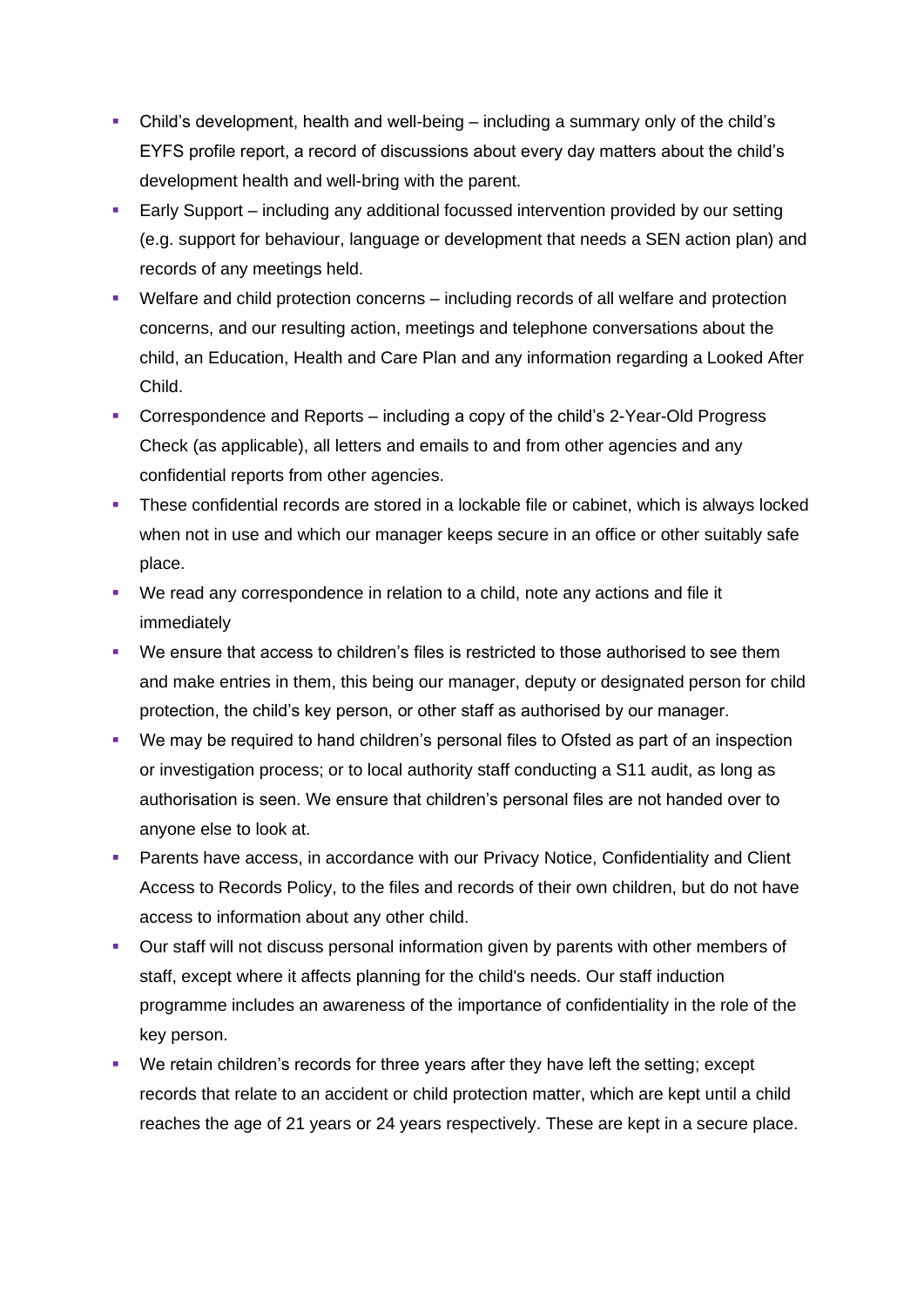## *Archiving children's files*

- When a child leaves our setting, we remove all paper documents from the child's personal file and place them in a robust envelope, with the child's name and date of birth on the front and the date they left. We seal this and place it in an archive box, stored in a safe place (i.e. a locked cabinet) for three years. After three years it is destroyed.
- **EXECT** If data is kept electronically it is encrypted and stored as above.
- **Where there was s.47 child protection investigations, we mark the envelope with a star** and archive it for 25 years.
- We store financial information according to our finance procedures.

## *Other records*

- We keep a daily record of the names of the children we are caring for, their hours of attendance and the names of their key person.
- **EXECT** Students on Pre-school Learning Alliance or other recognised qualifications and training, when they are observing in the setting, are advised of our Confidentiality and Client Access to Records Policy and are required to respect it.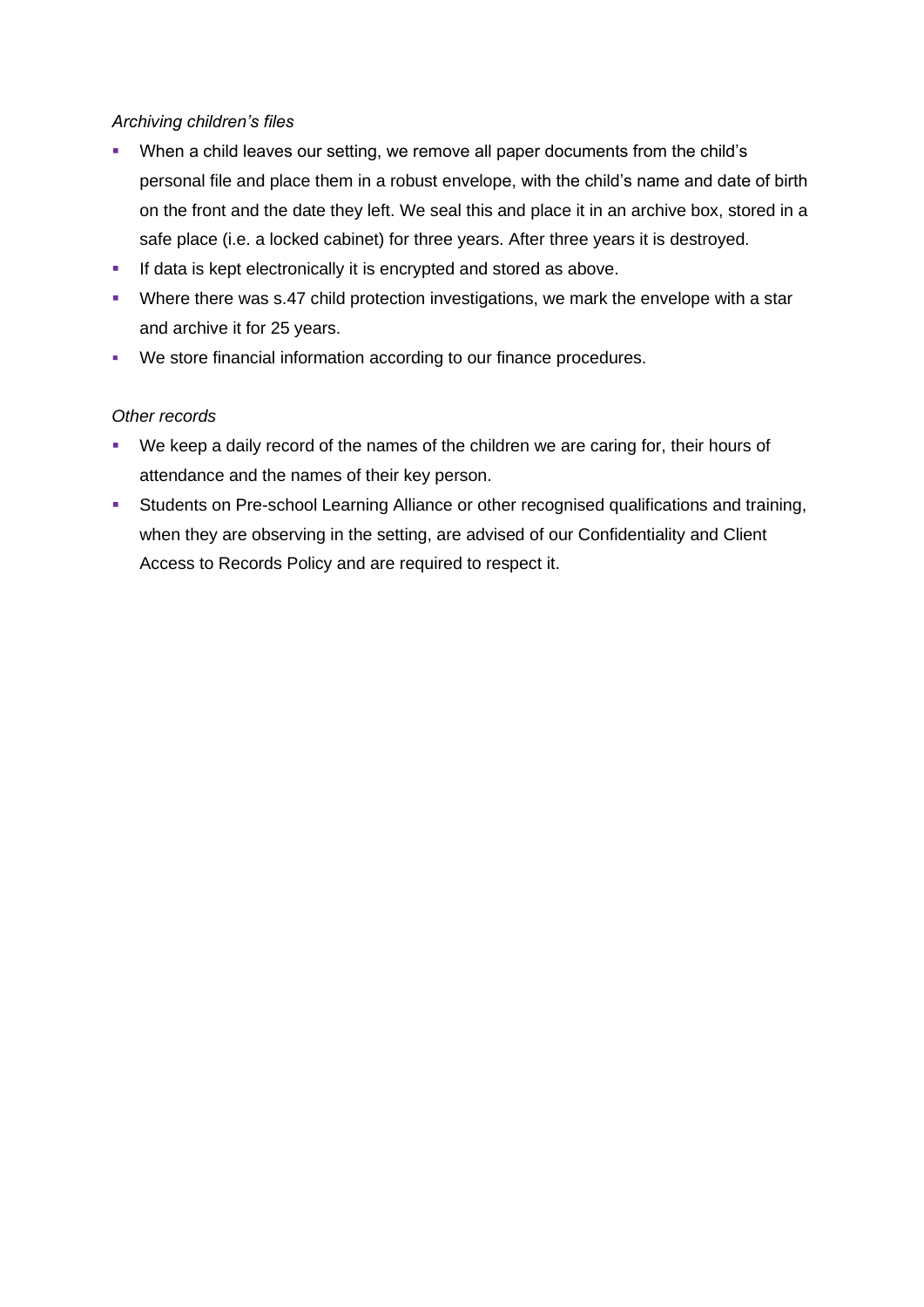# **10.7 Provider records**

## **Policy statement**



During the COVID-19 outbreak there may be the need to keep additional records as part of outbreak management.

A central record of all confirmed cases of COVID-19 that affect any member of staff or service user is held. This record does not contain personal details about the individual (unless for a member of staff). Records are kept of individual cases of children/families who are self-isolating due to symptoms. In all cases the principles of data protection are maintained.

We keep records and documentation for the purpose of maintaining our business. These include:

- Records pertaining to our registration.
- **EXECUTE:** Landlord/lease documents and other contractual documentation pertaining to amenities, services and goods.
- **EXECTE Financial records pertaining to income and expenditure.**
- Risk assessments.
- **Employment records of our staff including their name, home address and telephone** number.
- **EXED** Names, addresses and telephone numbers of anyone else who is regularly in unsupervised contact with the children.

We consider our records as confidential based on the sensitivity of information, such as with employment records. These confidential records are maintained with regard to the framework of the General Data Protection Regulations (2018), further details are given in our Privacy Notice and the Human Rights Act (1998).

This policy and procedure should be read alongside our Privacy Notice, Confidentiality and Client Access to Records Policy and Information Sharing Policy.

## **Procedures**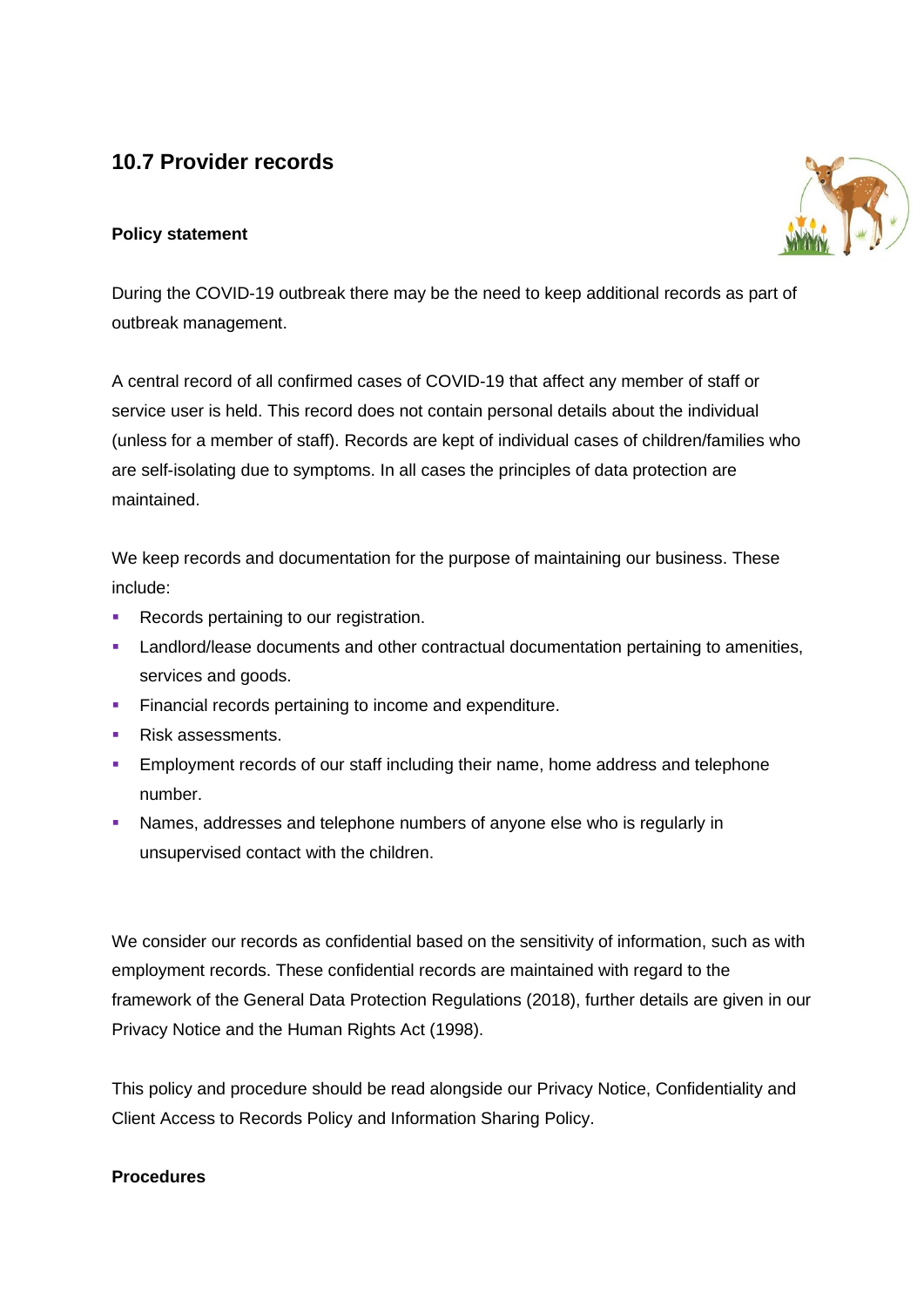- **EXTERM** All records are the responsibility of our management team who ensure they are kept securely.
- **EXEL All our records are kept in an orderly way in files and filing is kept up-to-date.**
- Our financial records are kept up-to-date for audit purposes.
- We maintain health and safety records; these include risk assessments, details of checks or inspections and guidance etc.
- Our Ofsted registration certificate is displayed.
- Our Public Liability insurance certificate is displayed.
- All our employment and staff records are kept securely and confidentially.

We notify Ofsted of any:

- **•** change in the address of our premises;
- change to our premises which may affect the space available to us or the quality of childcare we provide;
- change to the name and address of our registered provider, or the provider's contact information;
- **•** change to the person managing our provision;
- **EXEDENT** significant event which is likely to affect our suitability to look after children; or
- other event as detailed in the *Statutory Framework for the Early Years Foundation Stage* (DfE 2017).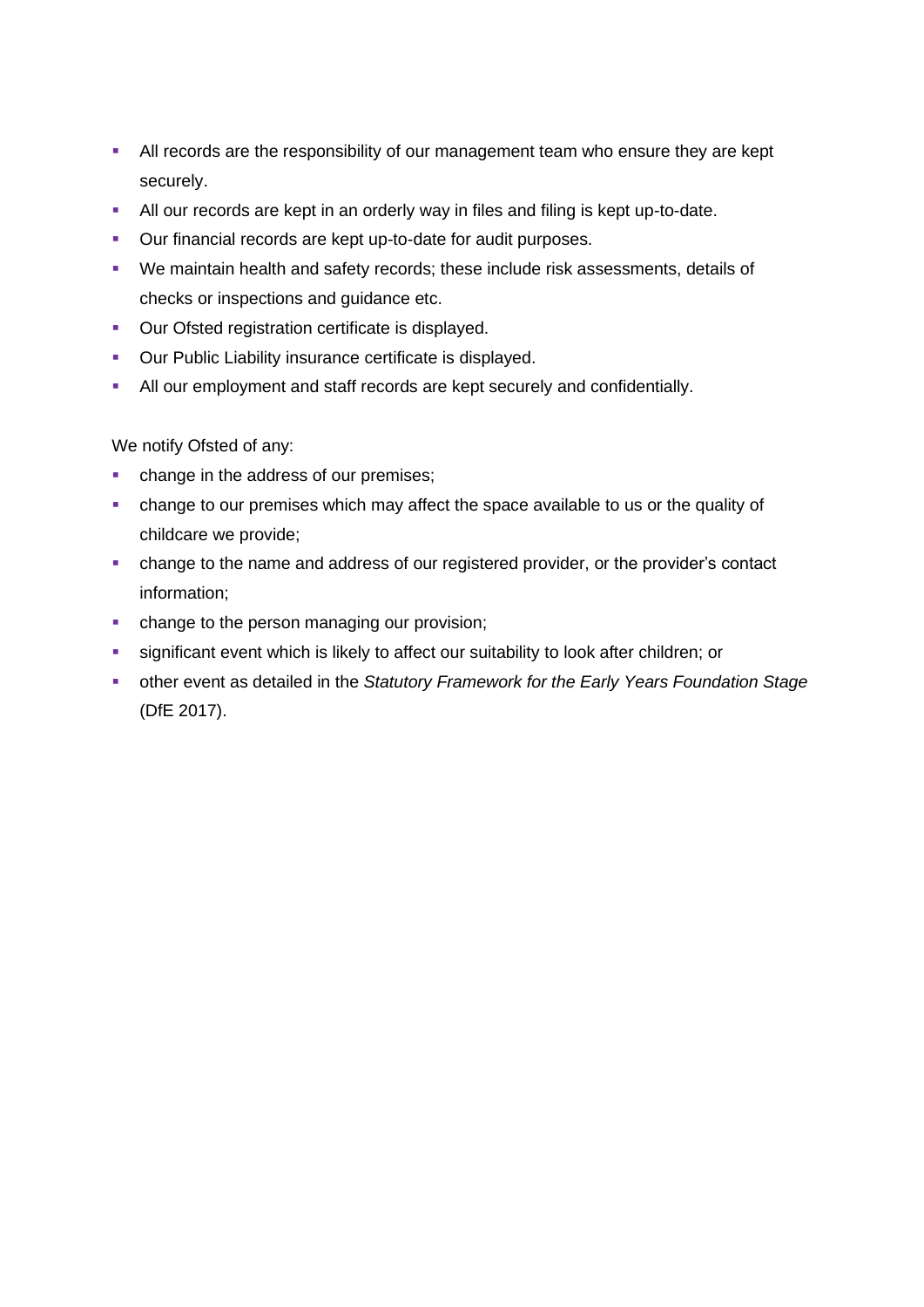# **10.8 Transfer of records to school**

## **Policy statement**



We recognise that children sometimes move to another early years setting before they go on to school, although many will leave our setting to enter a nursery or reception class.

We prepare children for these transitions and involve parents and the receiving setting or school in this process. We prepare records about a child's development and learning in the Early Years Foundation Stage in our setting; to enable smooth transitions, we share appropriate information with the receiving setting or school at transfer.

Confidential records are shared where there have been child protection concerns according to the process required by our Local Safeguarding Children Board.

The procedure guides this process and determines what information we can and cannot share with a receiving school or setting. Prior to transferring information, we will establish the lawful basis for doing so (see our Privacy Notice).

## **Procedures**

*Transfer of development records for a child moving to another early years setting or school*

- Using the *Early Years Outcomes* (DfE 2013) guidance and our assessment of children's development and learning, the key person will prepare a summary of achievements in the seven areas of learning and development.
- **The record refers to:** 
	- any additional language spoken by the child and his or her progress in both languages;
	- any additional needs that have been identified or addressed by our setting;
	- any special needs or disability, whether a CAF was raised in respect of special needs or disability, whether there is an Education, Health and Care Plan, and the name of the lead professional.
- **•** The record contains a summary by the key person and a summary of the parent's view of the child.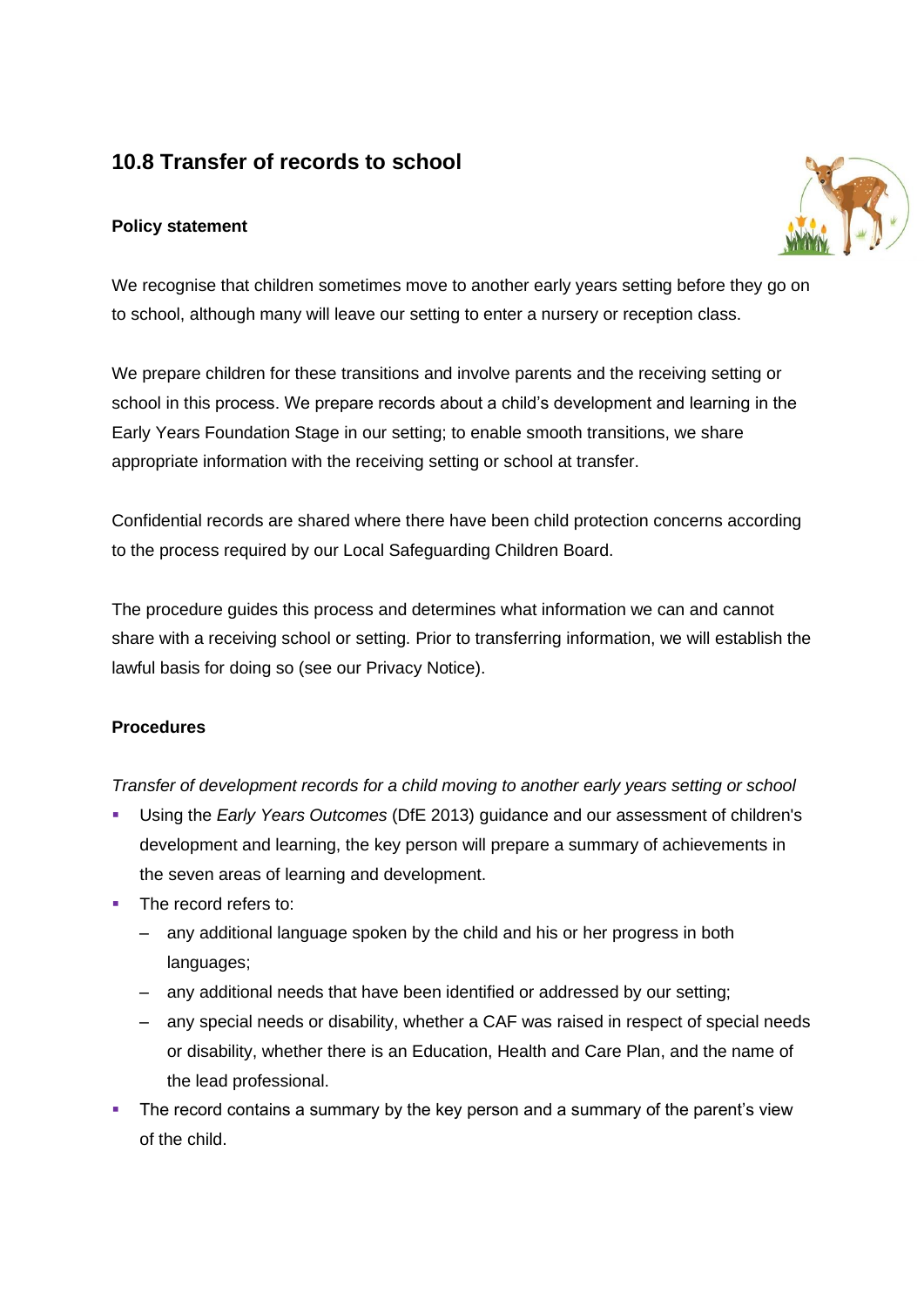- **The document may be accompanied by other evidence, such as photos or drawings that** the child has made.
- When a child transfers to a school, most local authorities provide an assessment summary format or a transition record, which we will follow as applicable.
- **.** If there have been any welfare or protection concerns, we place a star on the front of the assessment record.

## *Transfer of confidential information*

- The receiving school or setting will need to have a record of any safeguarding or child protection concerns that were raised in our setting and what was done about them.
- We will make a summary of the concerns to send to the receiving setting or school, along with the date of the last professional meeting or case conference. Some Local Safeguarding Children Boards will stipulate the forms to be used and provide these for us to use.
- **Where a CAF has been raised in respect of any welfare concerns, we will pass the name** and contact details of the lead professional on to the receiving setting or school.
- Where there has been a s47 investigation regarding a child protection concern, we will pass the name and contact details of the child's social worker on to the receiving setting or school – regardless of the outcome of the investigation.
- We post or take the information to the school or setting, ensuring it is addressed to the setting or school's designated person for child protection and marked as 'confidential'.
- We do not pass any other documentation from the child's personal file to the receiving setting or school.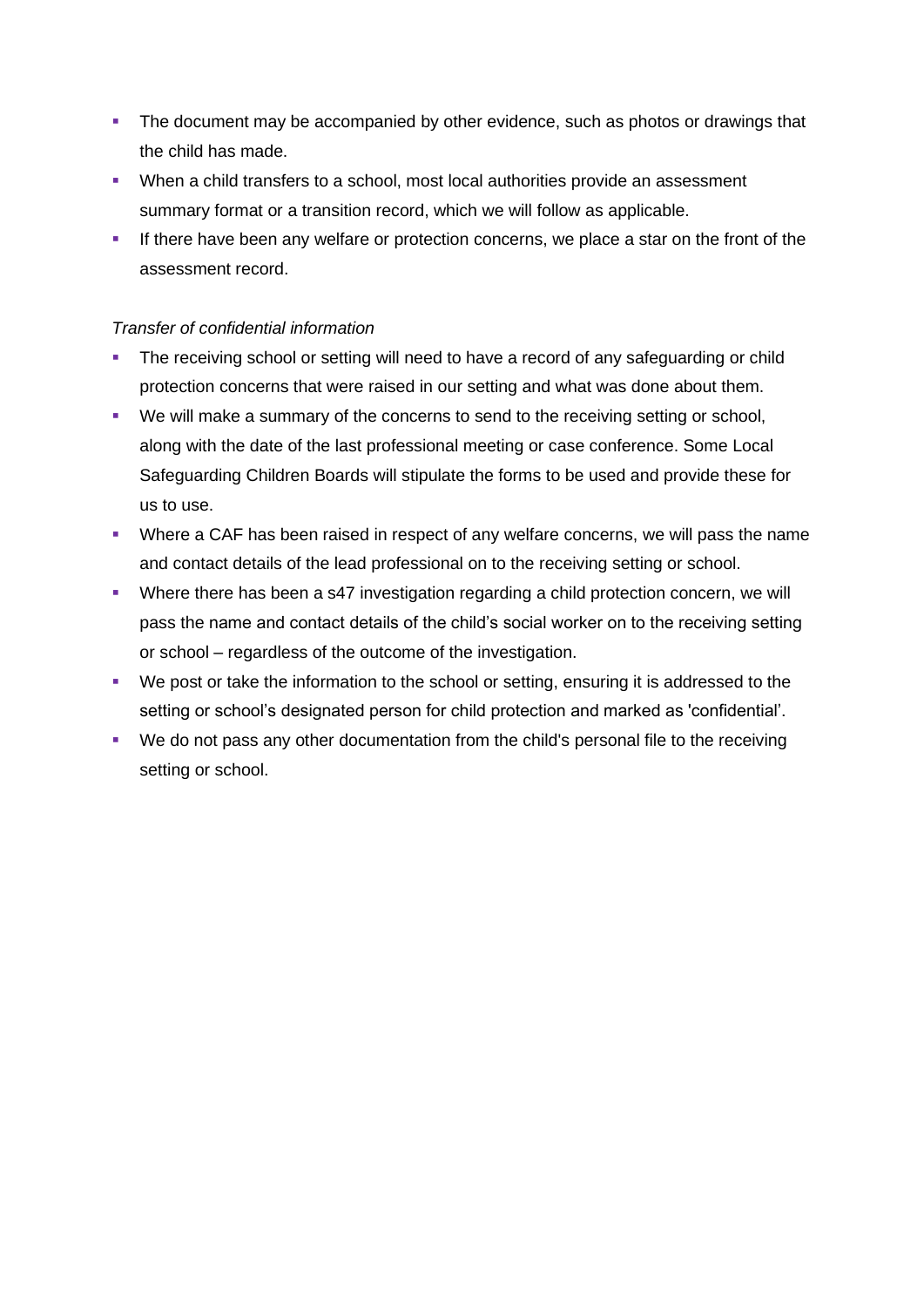## **10.9 Confidentiality and client access to records**

## **Policy statement**



*'Share with informed consent where appropriate and, where possible, respect the wishes of those who do not consent to share confidential information. You may still share information without consent if, in your judgement, there is good reason to do so, such as where safety may be at risk. You will need to base your judgement on the facts of the case.'*

*Information sharing: Advice for practitioners providing safeguarding services to children, young people, parents and carers* (HMG 2015)

In our setting, staff and managers can be said to have a 'confidential relationship' with families. It is our intention to respect the privacy of children and their parents and carers, while ensuring that they access high quality early years care and education in our setting. We aim to ensure that all parents and carers can share their information in the confidence that it will only be used to enhance the welfare of their children. We have record keeping systems in place that meet legal requirements; the means that we use to store and share that information takes place within the framework of the General Data Protection Regulations (2018) and the Human Rights Act (1998).

#### **Confidentiality procedures**

- Most things that happen between the family, the child and the setting are confidential to our setting. In exceptional circumstances information is shared, for example with other professionals or possibly social care or the police.
- **Information shared with other agencies is done in line with our Information Sharing** Policy.
- We always check whether parents regard the information they share with us to be confidential or not.
- **•** Some parents may share information about themselves with other parents as well as with our staff; we cannot be held responsible if information is shared by those parents whom the person has 'confided' in.
- **•** Information shared between parents in a discussion or training group is usually bound by a shared agreement that the information is confidential to the group and not discussed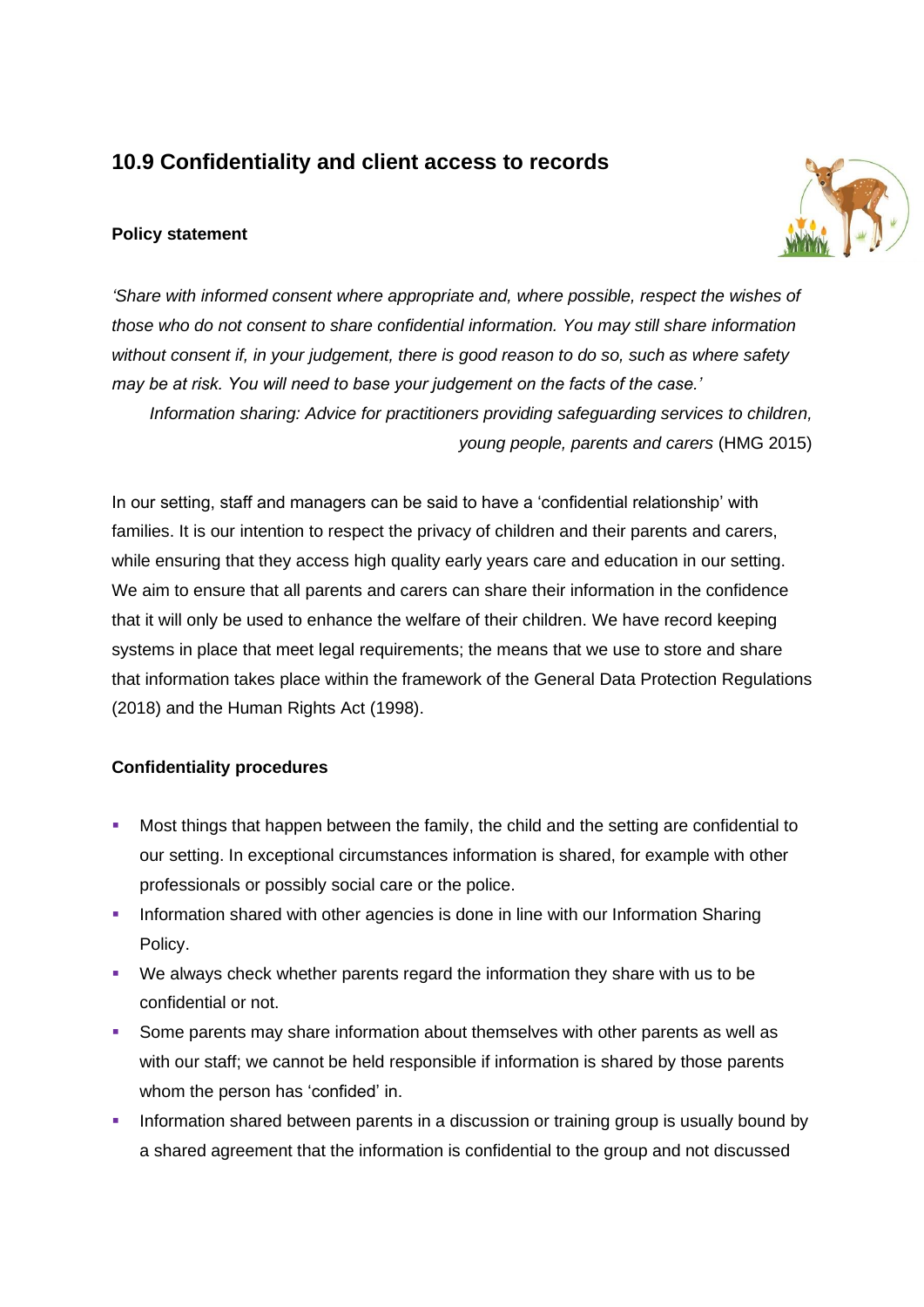outside of it. We are not responsible should that confidentiality be breached by participants.

- We inform parents when we need to record confidential information beyond the general personal information we keep (see our Children's Records Policy and Privacy Notice) for example regarding any injuries, concerns or changes in relation to the child or the family, any discussions with parents on sensitive matters, any records we are obliged to keep regarding action taken in respect of child protection and any contact and correspondence with external agencies in relation to their child.
- We keep all records securely (see our Children's Records Policy and Privacy Notice).
- Information is kept in a manual file, or electronically. Our staff may also use a computer to type reports, or letters. Where this is the case, the typed document is deleted from the PC and only the hard copy kept.
- Where it is helpful to keep an electronic copy, we download it onto a disc, labelled with the child's name and kept securely in the child's file. No documents are kept on the hard drive. This is because the settings' PC's do not have facilities for confidential user folders.
- Our staff discuss children's general progress and well being together in meetings, but more sensitive information is restricted to our manager and the child's key person and is shared with other staff on a need to know basis.
- We do not discuss children with staff who are not involved in the child's care, nor with other parents or anyone else outside of the setting.
- Our discussions with other professionals take place within a professional framework and not on an informal or ad-hoc basis.
- Where third parties share information about an individual with us; our practitioners and managers check if it is confidential, both in terms of the party sharing the information and of the person whom the information concerns.

#### **Client access to records procedures**

Parents may request access to any confidential records we hold on their child and family following the procedure below:

- The parent is the 'subject' of the file in the case where a child is too young to give 'informed consent' and has a right to see information that our setting has compiled on them.
- **EXT** Any request to see the child's personal file by a parent or person with parental responsibility must be made in writing to the setting leader or manager.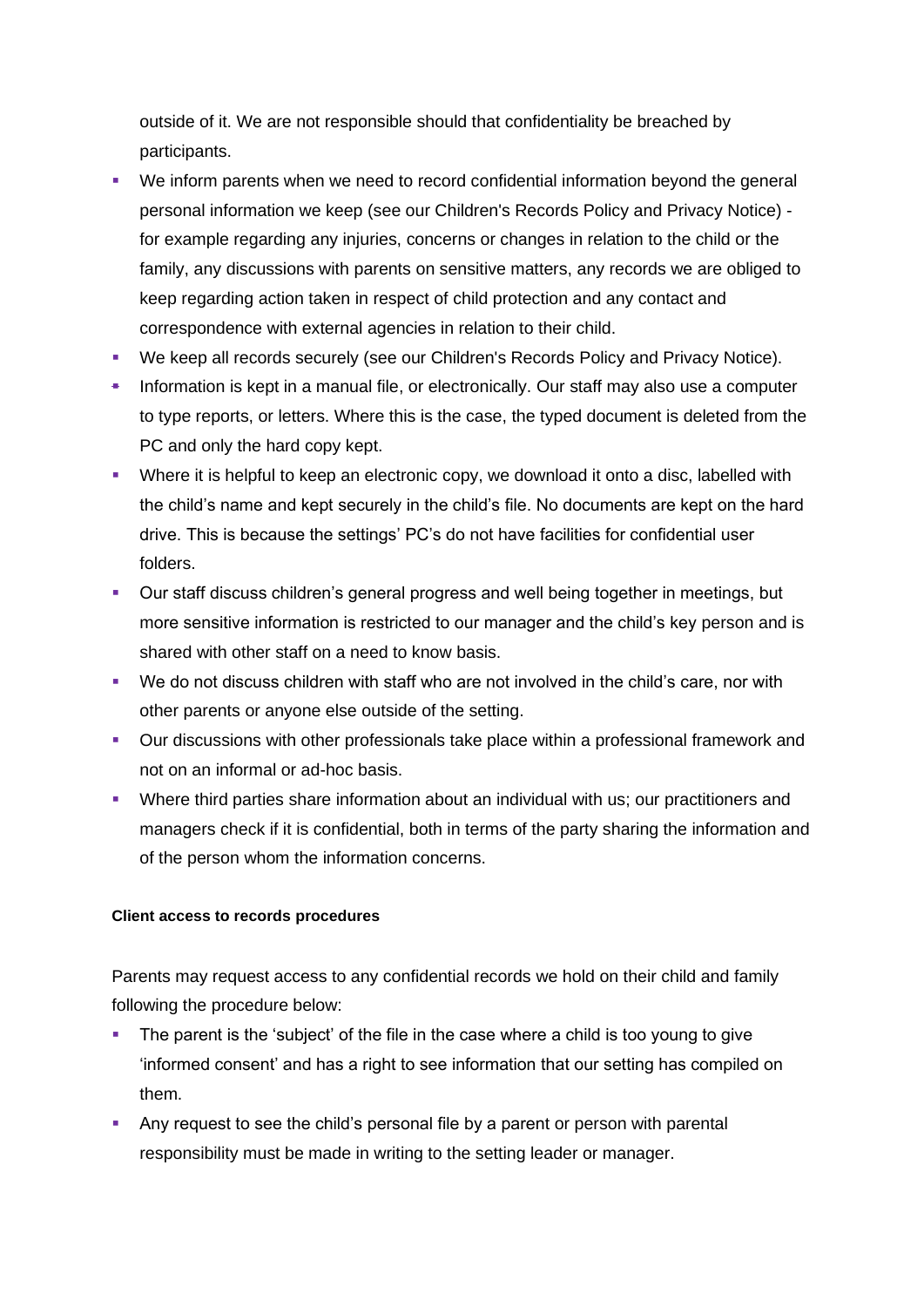- We acknowledge the request in writing, informing the parent that an arrangement will be made for him/her to see the file contents, subject to third party consent.
- Our written acknowledgement allows one month for the file to be made ready and available. We will be able to extend this by a further two months where requests are complex or numerous. If this is the case, we will inform you within one month of the receipt of the request and explain why the extension is necessary
- A fee may be charged for repeated requests, or where a request requires excessive administration to fulfil.
- Our manager informs their line manager and legal advice may be sought before sharing a file.
- Our manager goes through the file with their line manager and ensures that all documents have been filed correctly, that entries are in date order and that there are no missing pages. They note any information, entry or correspondence or other document which mentions a third party.
- We write to each of those individuals explaining that the subject has requested sight of the file, which contains a reference to them, stating what this is.
- **•** They are asked to reply in writing to our manager giving or refusing consent for disclosure of that material.
- We keep copies of these letters and their replies on the child's file.
- **•** 'Third parties' include each family member noted on the file; so, where there are separate entries pertaining to each parent, step parent, grandparent etc. we write to each of them to request third party consent.
- **•** Third parties also include workers from any other agency, including children's social care and the health authority for example. Agencies will normally refuse consent to share information, preferring instead for the parent to be redirected to those agencies for a request to see their file held by that agency.
- Members of our staff should also be written to, but we reserve the right under the legislation to override a refusal for consent or to just delete the name of the staff member and not the information. We may grant refusal if the member of staff has provided information that could be considered 'sensitive' and the staff member may be in danger if that information is disclosed; or if that information is the basis of a police investigation. However, if the information is not sensitive, then it is not in our interest to withhold that information from a parent. In each case this should be discussed with members of staff and decisions recorded.
- **•** When we have received all the consents/refusals our manager takes a photocopy of the complete file. On the copy of the file, our manager removes any information that a third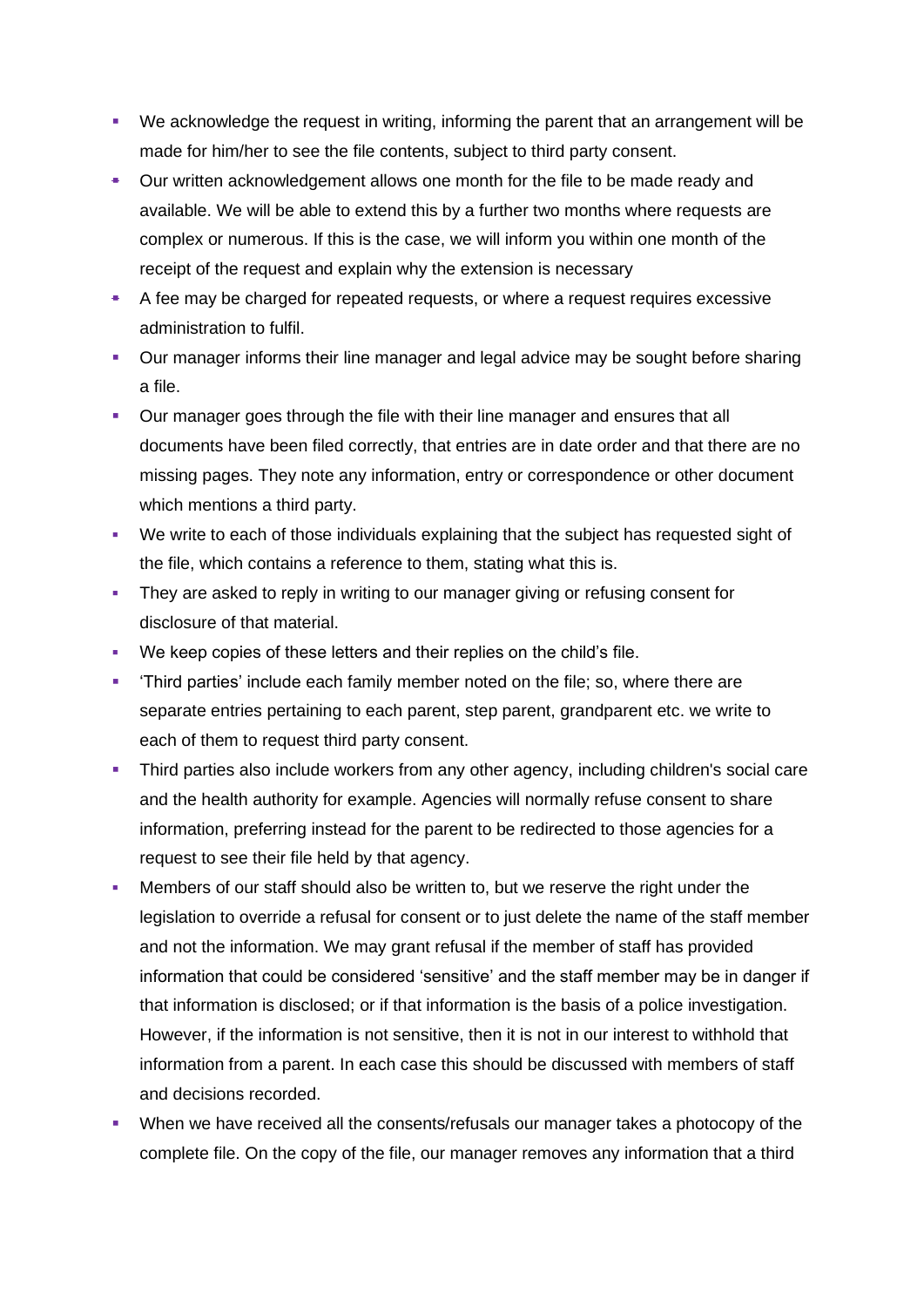party has refused consent for us to disclose and blank out any references to the third party, and any information they have added to the file, using a thick marker pen.

- **•** The copy file is then checked by the line manager and legal advisors to verify that the file has been prepared appropriately.
- **What remains is the information recorded by the setting, detailing the work initiated and** followed by them in relation to confidential matters. This is called the 'clean copy'.
- We photocopy the 'clean copy' again and collate it for the parent to see.
- Our manager informs the parent that the file is now ready and invites him/ her to make an appointment to view it.
- **Our manager and their line manager meet with the parent to go through the file,** explaining the process as well as what the content of the file records about the child and the work that has been done. Only the person(s) with parental responsibility can attend that meeting, or the parent's legal representative or interpreter.
- **•** The parent may take a copy of the prepared file; but, to ensure it is properly explained to and understood by the parent, we never hand it over without discussion.
- It is an offence to remove material that is controversial or to rewrite records to make them more acceptable. Our recording procedures and guidelines ensure that the material reflects an accurate and non-judgemental account of the work we have done with the family.
- **.** If a parent feels aggrieved about any entry in the file, or the resulting outcome, then we refer the parent to our complaints procedure.
- The law requires that the information we hold must be held for a legitimate reason and must be accurate (see our Privacy Notice). If a parent says that the information we hold is inaccurate, then the parent has a right to request for it to be changed. However, this only pertains to factual inaccuracies. Where the disputed entry is a matter of opinion, professional judgement, or represents a different view of the matter than that held by the parent, we retain the right not to change that entry, but we can record the parent's view of the matter. In most cases, we would have given a parent the opportunity at the time to state their side of the matter, and it would have been recorded there and then.
- **EXECT** If there are any controversial aspects of the content of a child's file, we must seek legal advice. This might be where there is a court case between parents, where social care or the police may be considering legal action, or where a case has already completed, and an appeal process is underway.
- We never 'under-record' for fear of the parent seeing, nor do we make 'personal notes' elsewhere.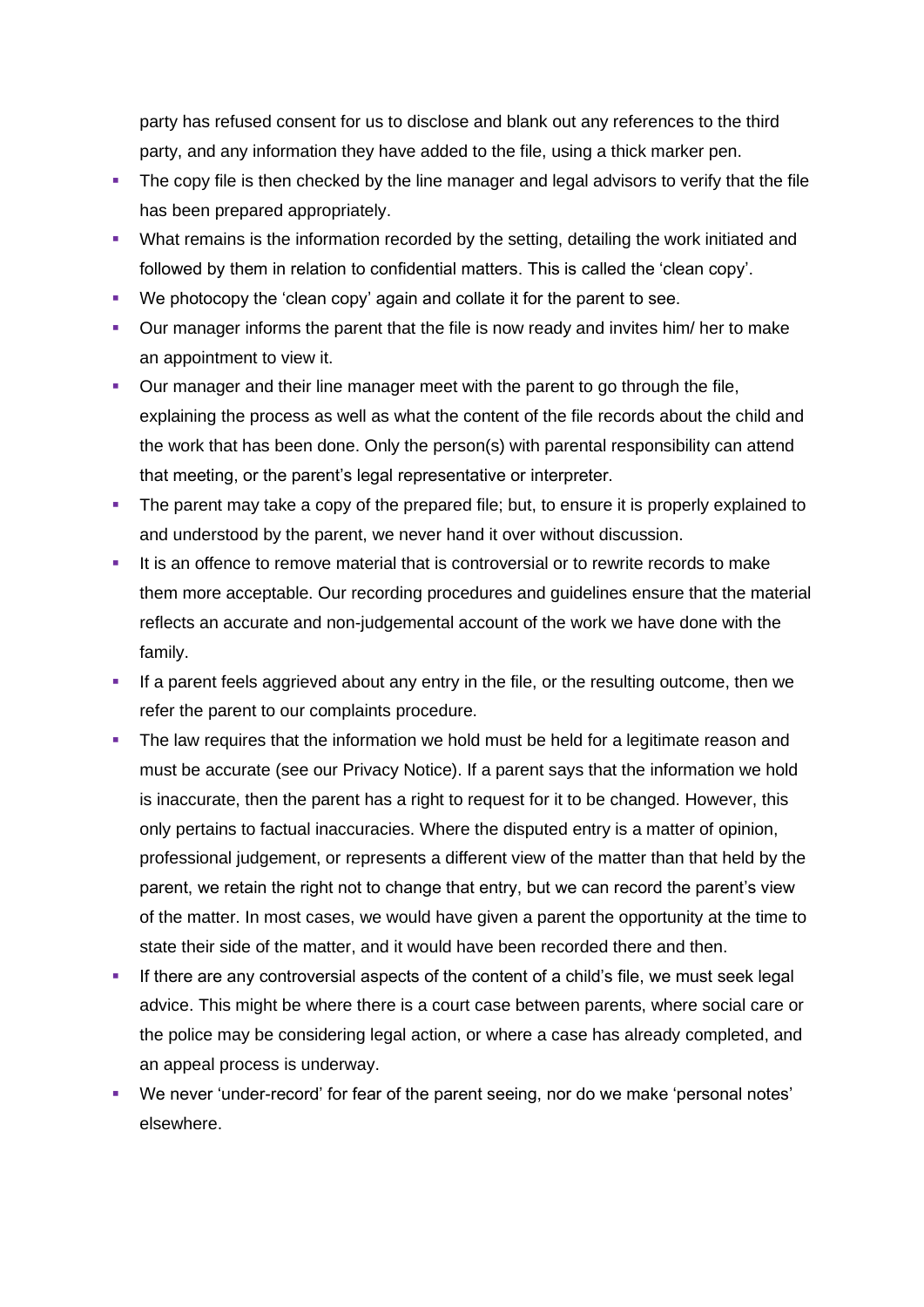Telephone advice regarding general queries may be made to The Information Commissioner's Office Helpline 0303 123 1113.

All the undertakings above are subject to the paramount commitment of our setting, which is to the safety and well-being of the child. Please see also our policy on Safeguarding Children and Child Protection.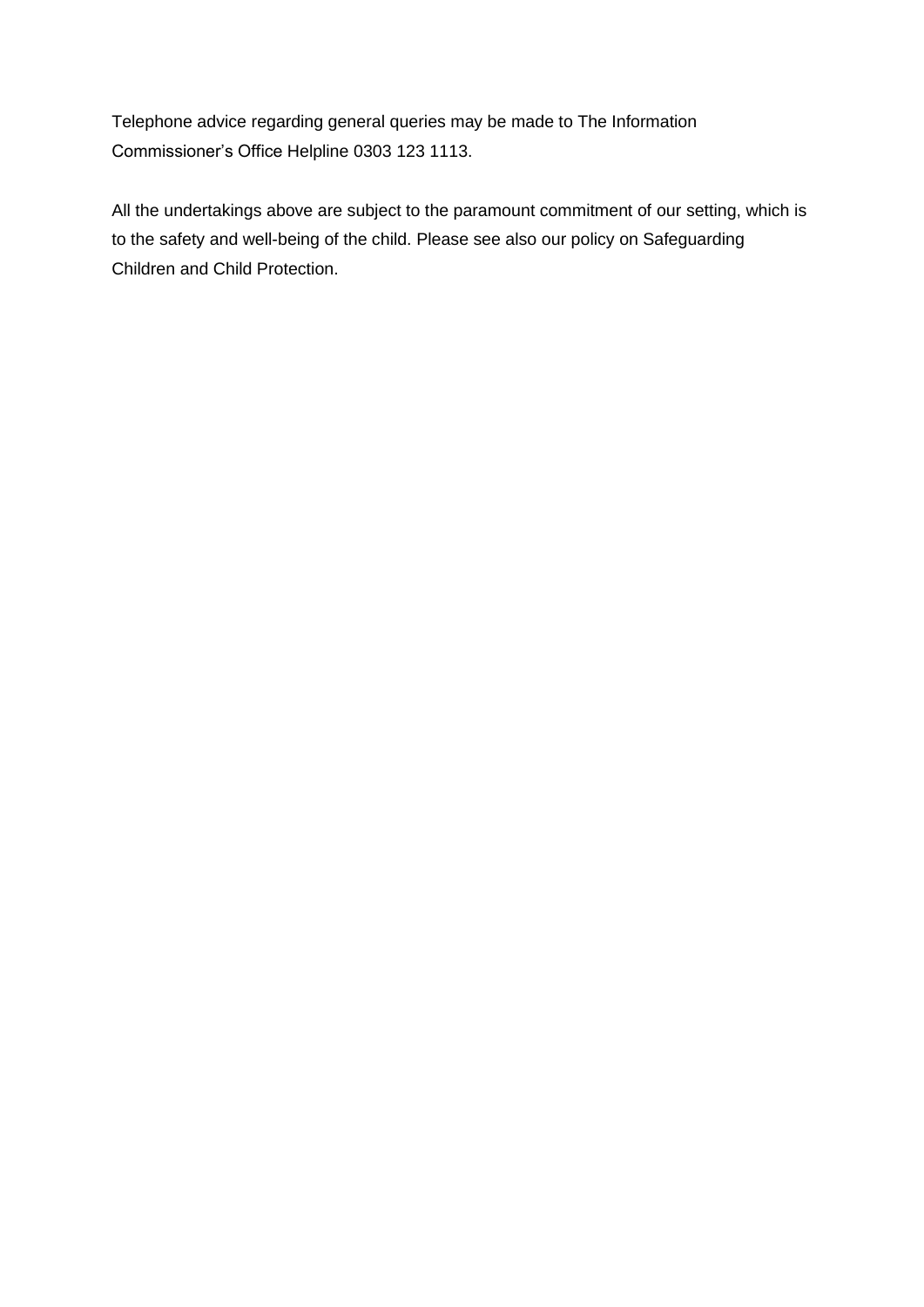## **10.10 Information sharing**



*'Sharing information is an intrinsic part of any frontline practitioners' job when working with children and young people. The decisions about how much information to share, with whom and when, can have a profound impact on individuals' lives. It could ensure that an individual receives the right services at the right time and prevent a need from becoming more acute and difficult to meet. At the other end of the spectrum it could be the difference between life and death.'*

*Information Sharing: Advice for practitioners providing safeguarding services to children, young people, parents and carers (HM Government 2015)*

## **Policy statement**

We recognise that parents have a right to know that the information they share with us will be regarded as confidential, as well as to be informed about the circumstances when, and the reasons why, we are obliged to share information.

We record and share information about children and their families (data subjects) in line with the six principles of the General Data Protection Regulations (GDPR) (2018) which are further explained in our Privacy Notice that is given to parents at the point of registration the six principles state that personal data must be:

- 1. Processed fairly, lawfully and in a transparent manner in relation to the data subject.
- 2. Collected for specified, explicit and legitimate purposes and not further processed for other purposes incompatible with those purposes.
- 3. Adequate, relevant and limited to what is necessary in relation to the purposes for which data is processed.
- 4. Accurate and where necessary, kept up to date.
- 5. Kept in a form that permits identification of data subjects for no longer than is necessary for the purposes for which the data is processed.
- 6. Processed in a way that ensures appropriate security of the persona data including protection against accidental loss, destruction or damage, using appropriate technical or organisational measures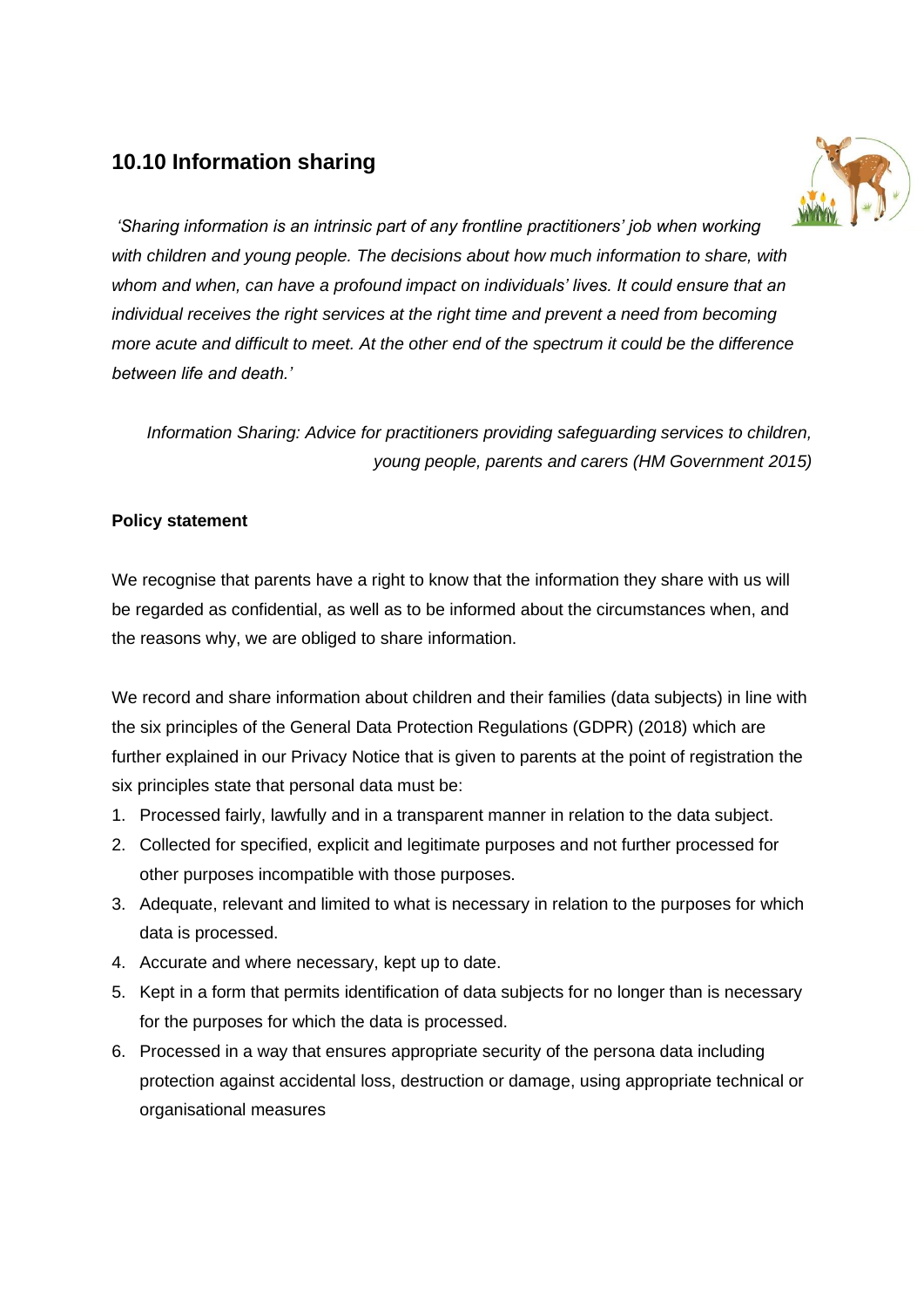We are obliged to share confidential information without authorisation from the person who provided it, or to whom it relates, if it is in the public interest. That is when:

- it is to prevent a crime from being committed or to intervene where one may have been, or to prevent harm to a child or adult; or
- not sharing it could be worse than the outcome of having shared it.
	- **•** The responsibility for decision-making should not rely solely on an individual but should have the back-up of the management team. The management team provide clear guidance, policy and procedures to ensure all staff and volunteers understand their information sharing responsibilities and can respond in a timely, appropriate way to any safeguarding concerns.

#### **Procedures**

Our procedure is based on the GDPR principles as listed above and the seven golden rules for sharing information in the Information sharing Advice for practitioners providing safeguarding services to children, young people, parents and carers*.* We also follow the guidance on information sharing from the Local Safeguarding Children Board.

- *1. Remember that the General Data Protection Regulations 2018 and human rights law are not barriers to justified information sharing as per the Children Act 1989 but provide a framework to ensure that personal information about living individuals is shared appropriately.*
	- Our policy and procedures on Information Sharing provide guidance to appropriate sharing of information both within the setting, as well as with external agencies.
- *2. Be open and honest with the individual (and/or their family where appropriate) from the outset about why, what, how and with whom information will, or could be shared, and seek their consent, unless it is unsafe or if I have a legal obligation to do so. A Privacy Notice is given to parents at the point of registration to explain this further.*

In our setting we ensure parents:

Receive a copy of our Privacy Notice and information about our Information Sharing Policy when starting their child in the setting and that they sign our Registration Form to say that they understand the circumstances in which information may be shared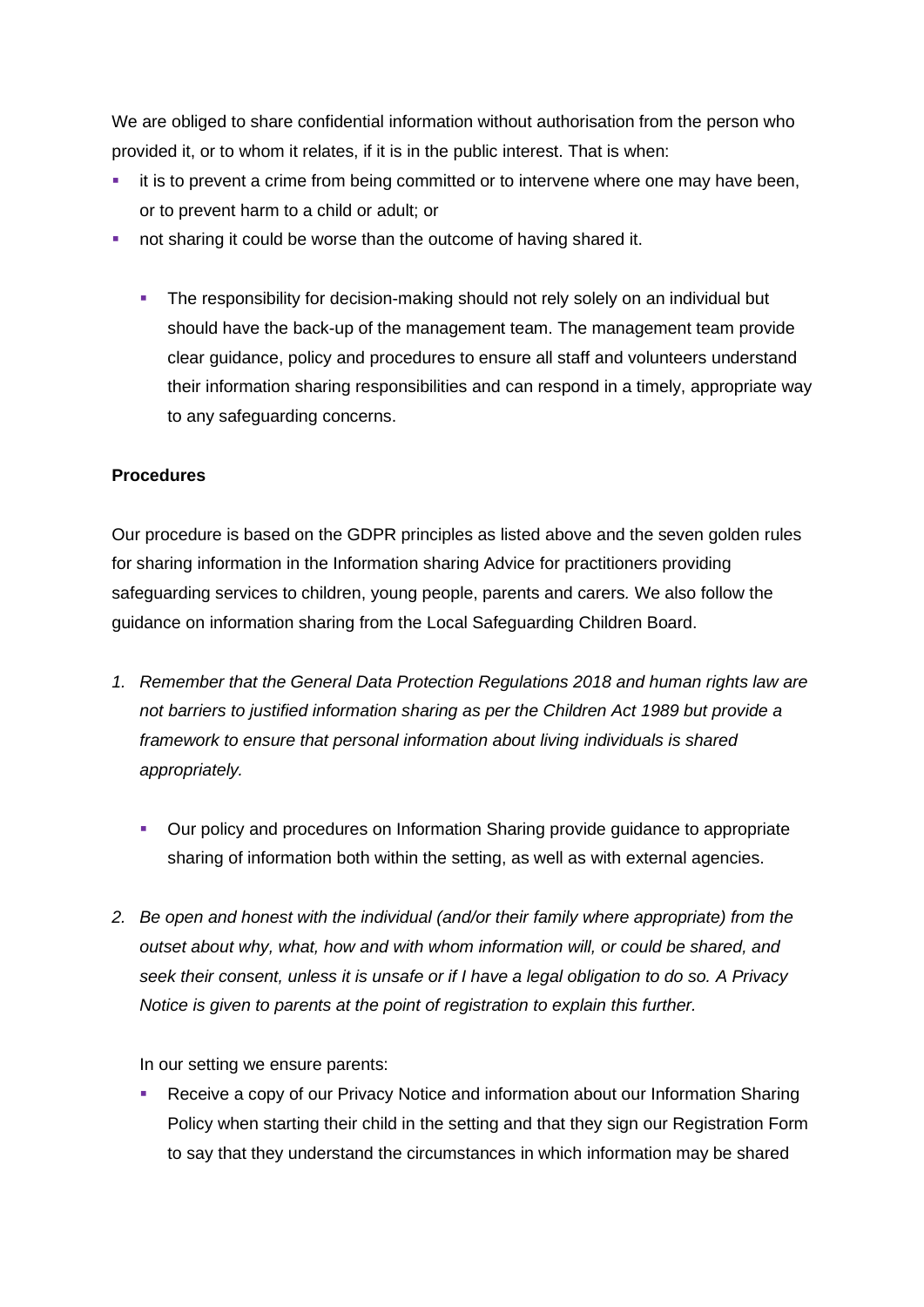without their consent. This will only be when it is a matter of safeguarding a child or vulnerable adult;

- have information about our Safeguarding Children and Child Protection Policy; and
- **•** have information about the other circumstances when information will be shared with external agencies, for example, regarding any special needs the child may have or transition to school.
- *3. Seek advice from other practitioners if you are in any doubt about sharing the information concerned, without disclosing the identity of the individual where possible.*
	- Our staff discuss concerns about a child routinely in supervision and any actions are recorded in the child's file.
	- **Our manager routinely seeks advice and support from their line manager about** possible significant harm.
	- Our Safeguarding Children and Child Protection Policy sets out the duty of all members of our staff to refer concerns to our manager or deputy, as designated person, who will contact children's social care for advice where they have doubts or are unsure.
	- Our manager seeks advice if they need to share information without consent to disclose.
- *4. Share with informed consent where appropriate and, where possible, respect the wishes of those who do not consent to share confidential information. You may still share information without consent if, in your judgement, there is good reason to do so, such as where safety may be at risk. You will need to base your judgement on the facts of the case. When you are sharing or requesting personal information from someone, be certain of the basis upon which you are doing so. Where you have consent, be mindful that an individual might not expect information to be shared.* 
	- We base decisions to share information without consent on judgements about the facts of the case and whether there is a legal obligation.
	- Our guidelines for consent are part of this procedure.
	- Our manager is conversant with this and he is/she can advise staff accordingly.
- *5. Consider safety and well-being: Base your information sharing decisions on considerations of the safety and well-being of the individual and others who may be affected by their actions.*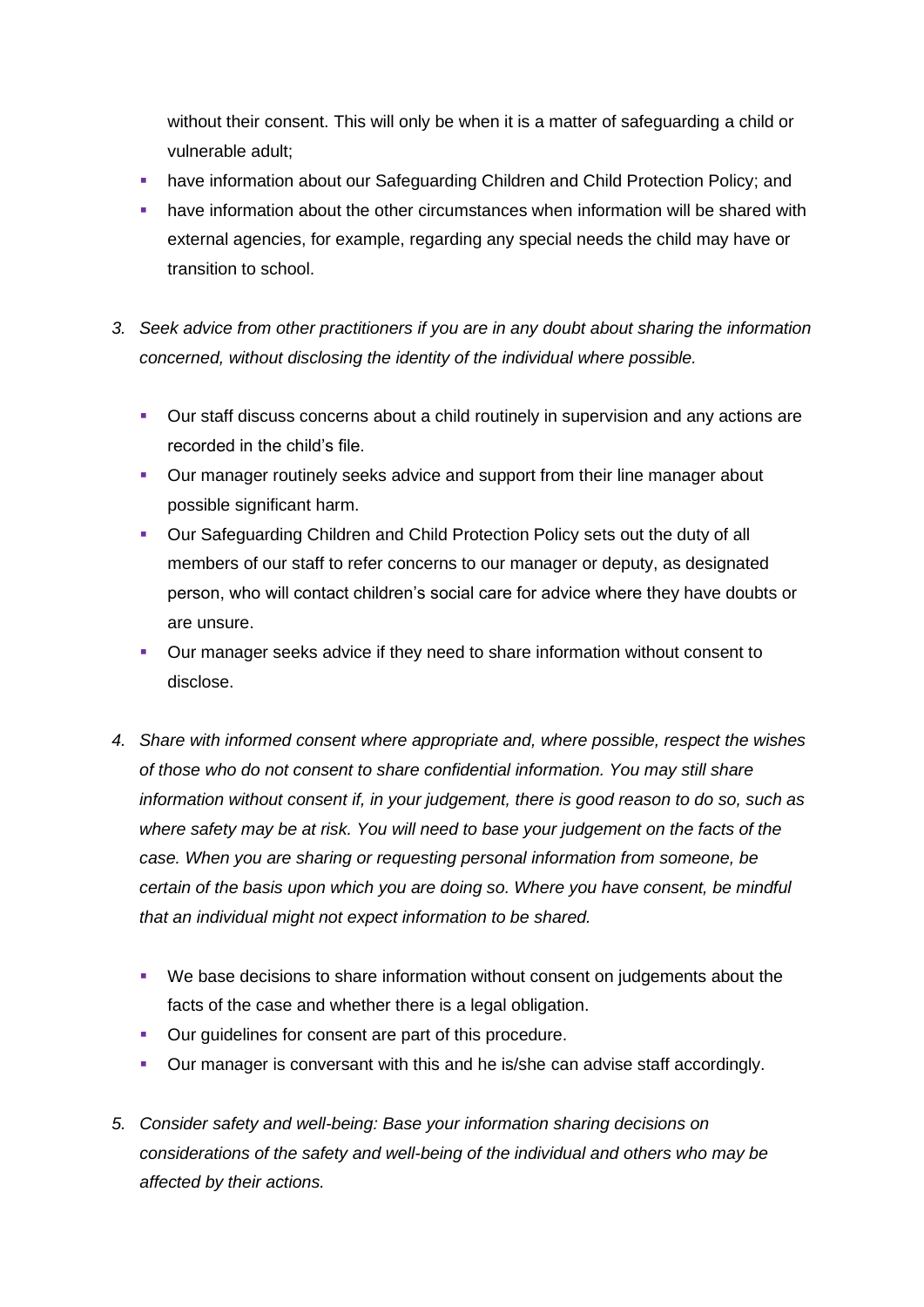In our setting we:

- record concerns and discuss these with our designated person and/or designated officer from the management team for child protection matters;
- **•** record decisions made and the reasons why information will be shared and to whom; and
- **•** follow the procedures for reporting concerns and record keeping as set out in our Safeguarding Children and Child Protection Policy.
- *6. Necessary, proportionate, relevant, adequate, accurate, timely and secure: Ensure that the information you share is necessary for the purpose for which you are sharing it, is shared only with those individuals who need to have it, is accurate and up-to-date, is shared in a timely fashion, and is shared securely.*
	- Our Safeguarding Children and Child Protection Policy and Children's Records Policy set out how and where information should be recorded and what information should be shared with another agency when making a referral.
- *7. Keep a record of your decision and the reasons for it – whether it is to share information or not. If you decide to share, then record what you have shared, with whom and for what purpose.*
	- Where information is shared, we record the reasons for doing so in the child's file; where it is decided that information is not to be shared that is recorded too.

#### *Consent*

When parents choose our setting for their child, they will share information about themselves and their families. This information is regarded as confidential. Parents have a right to be informed that we will seek their consent to share information in most cases, as well as the kinds of circumstances when we may not seek their consent or may override their refusal to give consent. We inform them as follows:

- Our policies and procedures set out our responsibility regarding gaining consent to share information and when it may not be sought or overridden.
- We may cover this verbally when the child starts or include this in our prospectus.
- **Parents sign our Registration Form at registration to confirm that they understand this.**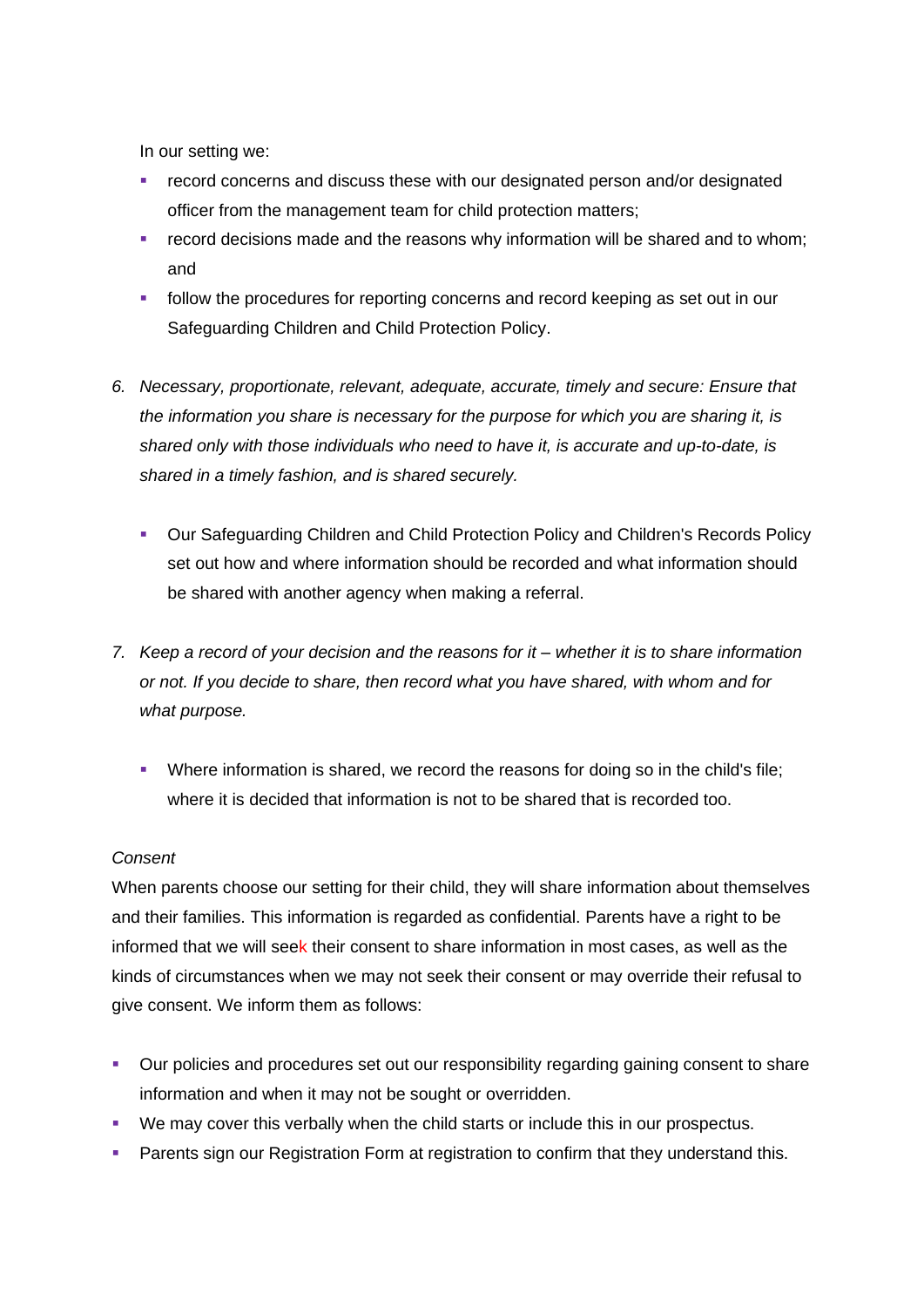- We ask parents to give written consent to share information about any additional needs their child may have, or to pass on child development summaries to the next provider/school.
- We give parents copies of the forms they sign.
- We consider the following questions when we assess the need to share:
	- Is there a legitimate purpose to us sharing the information?
	- Does the information enable the person to be identified?
	- Is the information confidential?
	- If the information is confidential, do we have consent to share?
	- Is there a statutory duty or court order requiring us to share the information?
	- If consent is refused, or there are good reasons for us not to seek consent, is there sufficient public interest for us to share information?
	- If the decision is to share, are we sharing the right information in the right way?
	- Have we properly recorded our decision?
- Consent must be freely given and *informed* that is the person giving consent needs to understand why information will be shared, what will be shared, who will see information, the purpose of sharing it and the implications for them of sharing that information as detailed in the Privacy Notice.
- Consent may be *explicit*, verbally but preferably in writing, or *implicit*, implied if the context is such that sharing information is an intrinsic part of our service or it has been explained and agreed at the outset.
- Consent can be withdrawn at any time.
- We explain our Information Sharing Policy to parents.

## *Separated parents*

- **Consent to share need only be sought from one parent. Where parents are separated,** this would normally be the parent with whom the child resides. Where there is a dispute, we will consider this carefully.
- **Where the child is looked after, we may also need to consult the Local Authority, as** 'corporate parent' before information is shared.

All the undertakings above are subject to our paramount commitment, which is to the safety and well-being of the child. Please also see our Safeguarding Children and Child Protection Policy.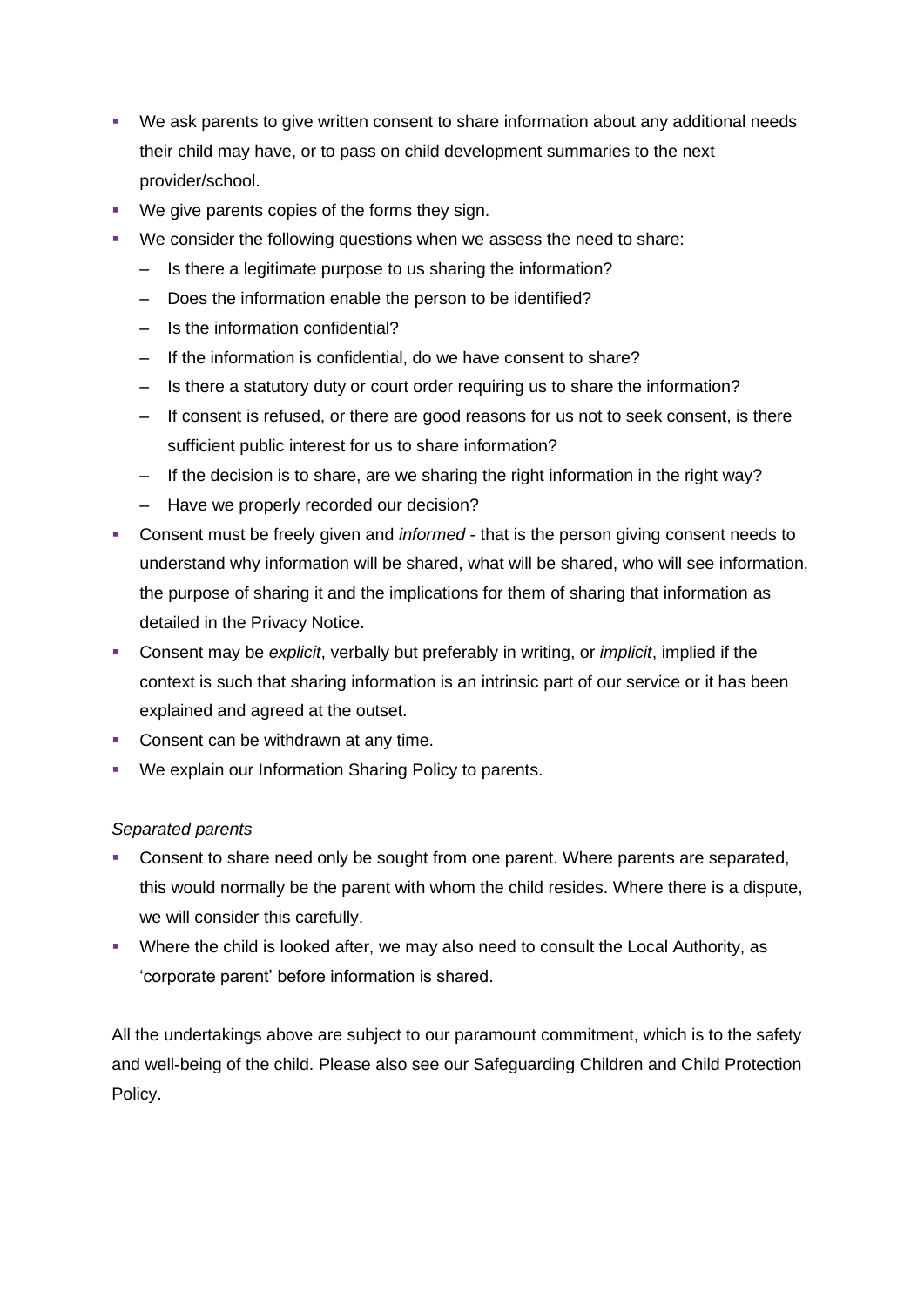# **10.11 Working in partnership with other agencies**

## **Policy statement**



We work in partnership with local and national agencies to promote the well-being of all children**.** We will never share your data with any organisation to use for their own purposes.

## **Procedures**

- We work in partnership, or in tandem, with local and national agencies to promote the well-being of children.
- We have procedures in place for the sharing of information about children and families with other agencies. These are set out in our Privacy Notice, Information Sharing Policy, Safeguarding Children and Child Protection Policy and the Supporting Children with Special Educational Needs Policy.
- **•** Information shared by other agencies with us is regarded as third-party information. This is also kept in confidence and not shared without consent from that agency.
- **•** When working in partnership with staff from other agencies, we make those individuals welcome in our setting and respect their professional roles.
- We follow the protocols for working with agencies, for example on child protection.
- We ensure that staff from other agencies do not have unsupervised access to the child they are visiting in the setting and do not have access to any other child(ren) during their visit.
- **•** Our staff do not casually share information or seek informal advice about any named child/family.
- **•** When necessary, we consult with and signpost to local and national agencies who offer a wealth of advice and information that help us to develop our understanding of the issues facing us and who can provide support and information for parents. For example, ethnic/cultural organisations, drug/alcohol agencies, welfare rights advisors or organisations promoting childcare and education, or adult education.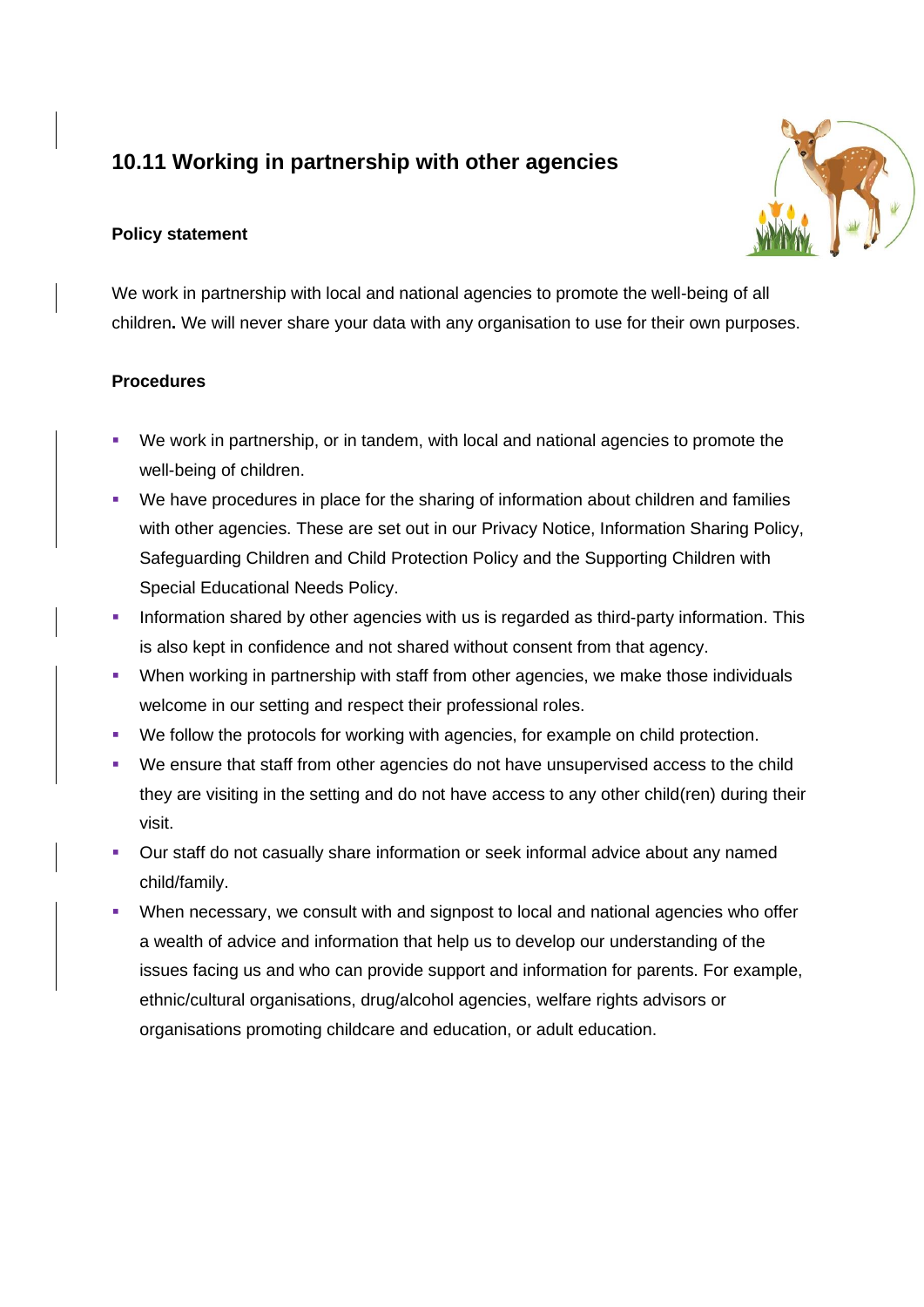# **10.12 Making a complaint**

## **Policy statement**



We believe that children and parents are entitled to expect courtesy and prompt, careful attention to their needs and wishes. We welcome suggestions on how to improve our setting and will give prompt and serious attention to any concerns about the running of the setting. We anticipate that most concerns will be resolved quickly, by an informal approach with the appropriate member of staff. If this does not achieve the desired result, we have a set of procedures for dealing with concerns. We aim to bring all concerns about the running of our setting to a satisfactory conclusion for all the parties involved.

## **Procedures**

All settings are required to keep a written record of any complaints that reach stage two and above, and their outcome. This is to be made available to parents, as well as to Ofsted inspectors on request. A full procedure is set out in the Pre-school Learning Alliance publication Complaint Investigation Record (2012) which acts as the 'summary log' for this purpose.

#### *Making a complaint*

Stage 1

- **EXT** Any parent who has a concern about an aspect of our setting's provision talks over his/her concerns with our manager first.
- Most complaints should be resolved amicably and informally at this stage.
- We record the issue, and how it was resolved, in the child's file.

#### Stage 2

- If this does not have a satisfactory outcome, or if the problem recurs, the parent moves to this stage of the procedure by putting the concerns or complaint in writing.
- For parents who are not comfortable with making written complaints, there is a template form for recording complaints in the Complaint Investigation Record; the form may be completed our manager and signed by the parent.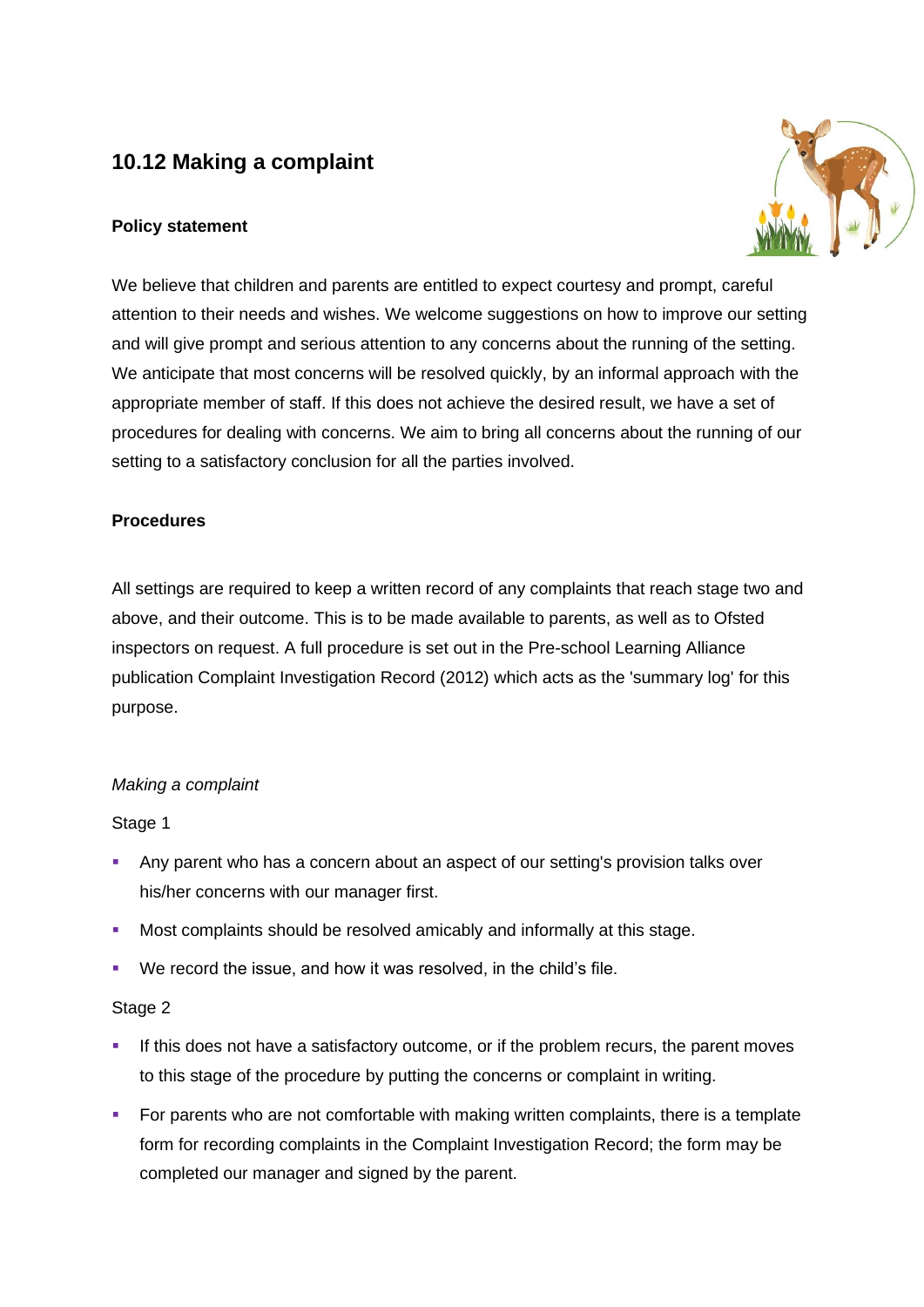- **•** Our setting stores all information relating to written complaints from parents in the child's personal file. However, if the complaint involves a detailed investigation, our manager may wish to store all information relating to the investigation in a separate file designated for this complaint.
- When the investigation into the complaint is completed, our manager meets with the parent to discuss the outcome.
- We inform parents of the outcome of the investigation within 28 days of him/her making the complaint.
- When the complaint is resolved at this stage, we log the summative points in our Complaint Investigation Record, which is made available to Ofsted on request.

## Stage 3

- **.** If the parent is not satisfied with the outcome of the investigation, he or she requests a meeting with our manager and the owner. The parent may have a friend or partner present if they prefer and our manager should have the support of the management team.
- An agreed written record of the discussion is made, as well as any decision or action to take as a result. All the parties present at the meeting sign the record and receive a copy of it.
- **•** This signed record signifies that the procedure has concluded. When the complaint is resolved at this stage, we log the summative points in our Complaint Investigation Record.

## Stage 4

- If at the stage three meeting the parent cannot reach agreement with us, we invite an external mediator to help to settle the complaint. This person should be acceptable to both parties, listen to both sides and offer advice. A mediator has no legal powers, but can help us to define the problem, review the action so far and suggest further ways in which it might be resolved.
- Staff or volunteers within the Pre-school Learning Alliance are appropriate persons to be invited to act as mediators.
- **The mediator keeps all discussions confidential. S/he can hold separate meetings with** our staff and the parent, if this is decided to be helpful. The mediator keeps an agreed written record of any meetings that are held and of any advice s/he gives.

#### Stage 5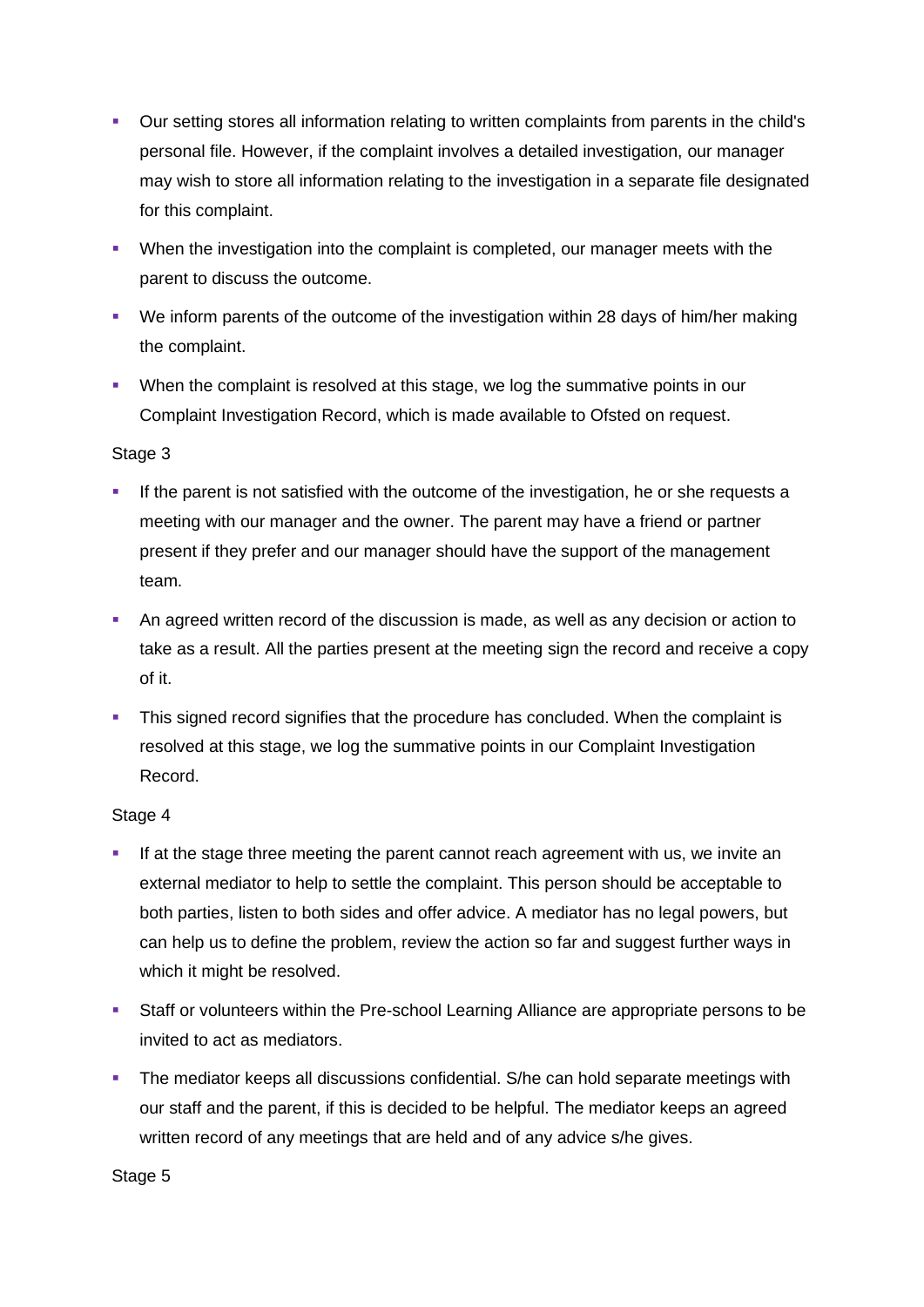- When the mediator has concluded her/his investigations, a final meeting between the parent and our manager and owner is held. The purpose of this meeting is to reach a decision on the action to be taken to deal with the complaint. The mediator's advice is used to reach this conclusion. The mediator is present at the meeting if all parties think this will help a decision to be reached.
- **A record of this meeting, including the decision on the action to be taken, is made.** Everyone present at the meeting signs the record and receives a copy of it. This signed record signifies that the procedure has concluded.

## *The role of the Office for Standards in Education, Children's Services and Skills (Ofsted), the Local*

## *Safeguarding Children Board and the Information Commissioner's Office*

- **Parents may approach Ofsted directly at any stage of this complaints procedure. In** addition, where there seems to be a possible breach of the setting's registration requirements, it is essential to involve Ofsted as the registering and inspection body with a duty to ensure the Safeguarding and Welfare Requirements of the Early Years Foundation Stage are adhered to.
- **•** Parents can complain to Ofsted by telephone on in writing at:

Ofsted National Business Unit, Piccadilly Gate, Store Street, Manchester M1 2WD

Tel: 0300 123 1231

- **These details are displayed on our setting's notice board.**
- **EXT** If a child appears to be at risk, we follow the procedures of the Local Safeguarding Children Board.
- **.** In these cases, both the parent and our setting are informed and our manager work with Ofsted or the Local Safeguarding Children Board to ensure a proper investigation of the complaint, followed by appropriate action.
- **The Information Commissioner's Office (ICO) can be contacted if you have made a** complaint about the way your data is being handled and remain dissatisfied after raising your concern with us. For further information about how we handle your data, please refer to the Privacy Notice given to you when you registered your child at our setting. The ICO can be contacted at Information Commissioner's Office, Wycliffe House, Water Lane, Wilmslow, Cheshire, SK9 5AF or ico.org.uk

#### *Records*